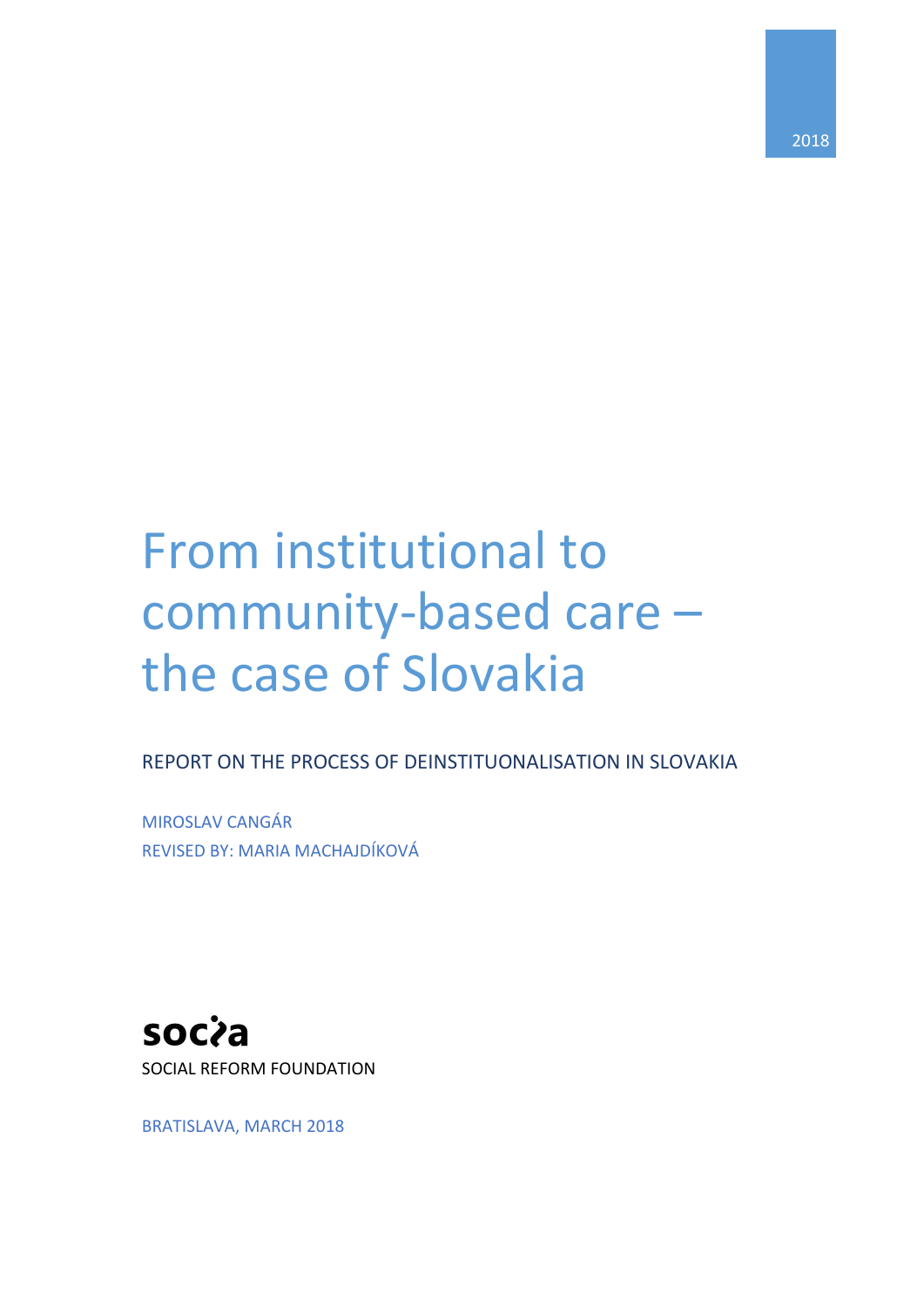## TABLE OF CONTENTS

| Transition from Institutional to Community-based Services in the Slovak Republic - First Pilot Projects  7   |  |
|--------------------------------------------------------------------------------------------------------------|--|
|                                                                                                              |  |
|                                                                                                              |  |
|                                                                                                              |  |
|                                                                                                              |  |
|                                                                                                              |  |
|                                                                                                              |  |
|                                                                                                              |  |
| Missing Synergies between Operational Programme Employment and Social Inclusion and the Regional Operational |  |
|                                                                                                              |  |
|                                                                                                              |  |
|                                                                                                              |  |
|                                                                                                              |  |
|                                                                                                              |  |
|                                                                                                              |  |
|                                                                                                              |  |
|                                                                                                              |  |
|                                                                                                              |  |
|                                                                                                              |  |
|                                                                                                              |  |
|                                                                                                              |  |
|                                                                                                              |  |
|                                                                                                              |  |
|                                                                                                              |  |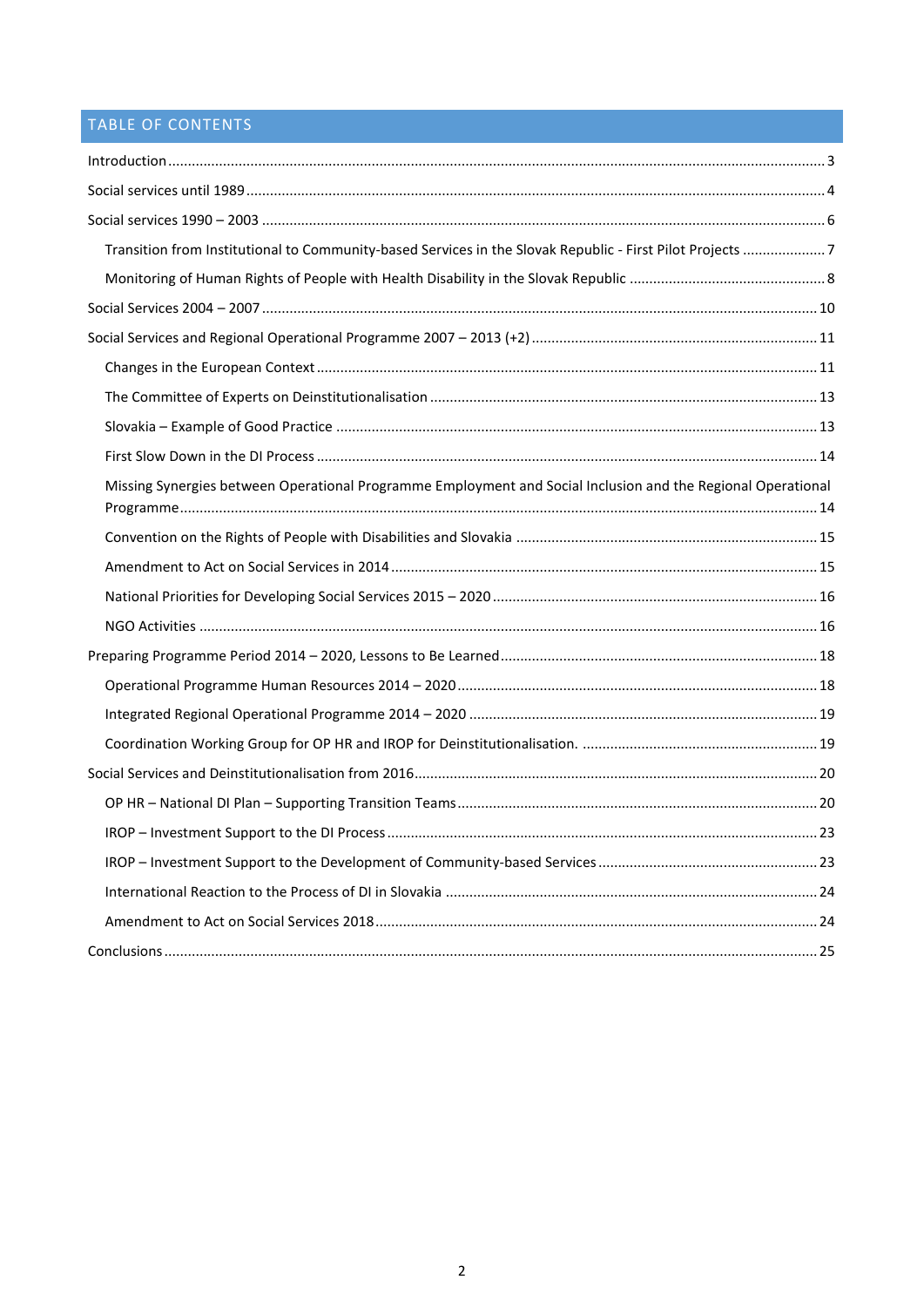## <span id="page-2-0"></span>INTRODUCTION

The official process of deinstitutionalisation in Slovakia started when the government adopted a Strategy of Deinstitutionalisation in November 2011. In spite of the availability of structural funds to support the whole process, the development has recently rather slowed down than accelerated. In this context, we believe it is important to offer the Slovak audience a comprehensive overview of the transition from institutional to community-based care – seen through the historical and contemporary perspective on social services in Slovakia, analysing the need for transition in the historical context. The SOCIA Foundation commissioned Miroslav Cangár from the Social Work Advisory Board to write such a comprehensive overview and he turned this idea into reality. In his book he captures the history of social services and historical perspectives, while naturally focusing mainly on the period after the Second World War. His overview may assist in enhancing the understanding of a much needed change in the set up of social services, along with desired direction and progress of the social perspective and attitude towards people with disabilities.

Miroslav has been vigorously working on the challenges of deinstitutionalisation in both the Slovak and European context, such as withdrawing of European structural funds or upholding various international commitments on human rights in Slovakia. Often we have strived to explain the Slovak context at various international forums which has led us to the idea to prepare an abridged English version of Miroslav´s book in order to help the international audience understand and learn about the process of deinstitutionalisation in Slovakia.

Maria Machajdíková

SOCIA – Social Reform Foundation



This report is generously supported by a grant from the Open Society Foundations – Mental Health Programme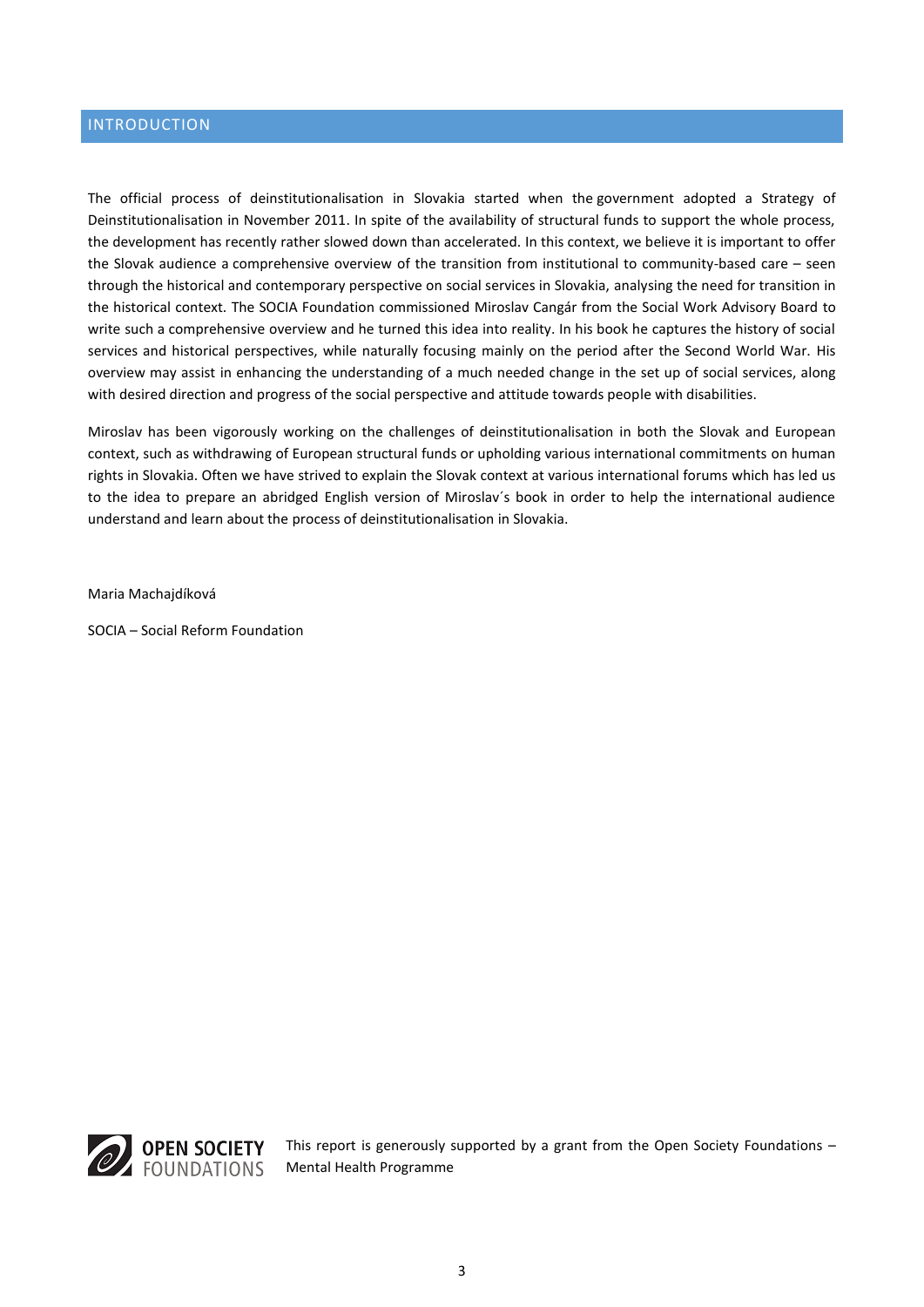## <span id="page-3-0"></span>SOCIAL SERVICES UNTIL 1989

Like in other European countries, provision of social services dates back to the Middle Ages, when the first services for the needy and sick were established (hospitals for poor and infirm, almshouses) with Hospital of St. Elisabeth in Banská Bystrica from  $13<sup>th</sup>$  century<sup>1</sup> being one of the examples. The first institution for people with mental and intellectual disability in Slovakia was established in Plešivec in 1898. Over the years, it was scaled up from the original capacity of 10 beds $2$  to a couple of hundreds.

**Between the world wars, that time Czechoslovakia** encouraged establishment of the first state institutions and centres of social services in our area, while various types of facilities had already existed – like the centre for deaf in Jelšava (1903), Kremnica (1903) and Bratislava (1904), transferred under the jurisdiction of the Ministry of Education and Awareness Raising in 1919.<sup>3</sup> In that time the system pursued mainly a charity approach, i.e. social services and care were rendered primarily by church institutions that worked mostly on a voluntary or charity basis.<sup>4</sup> The charity perspective sees the people in need as those who cannot take care of themselves in their difficult or tragic life situation. In that time government focused on the issues of insurance and unemployment benefits.

Care for people with intellectual and mental disabilities was partially taken over also by the Psychiatric Clinic at the Comenius University in Bratislava where one of the most prominent figures of the 20th Century, Prof. **Karol Matulay, M.D.** started to work in 1932. Professor Matulay was one of key experts who influenced the trends and approaches in health and social care for persons with mental and intellectual disabilities. While at the clinic, he banished cells, cage beds, straight jackets; replacing passive care for the ill by active therapy and ergo therapy. Step by step, he introduced those approaches in other institutions and facilities he worked at.<sup>5</sup>

The first basic data collection about people with health disabilities goes back to the period between the wars. The biggest subgroup in the data set were people with physical disability (25,366 by the end of 1927), representing primarily people injured during the First World War. In 1928, there were about 6,000 dependent patients with mental illness; and in 1936 there were 5,911 registered deaf people in Slovakia.<sup>6</sup> The primary beneficiaries of social care at that time were persons with health disabilities. Care was also offered in about thirty state-owned and district children houses.

After the Second World War institutional care started booming.<sup>7</sup> In the aftermath of the war, the demand for care for persons with health disabilities, mainly physical disabilities caused by war injuries and disfigurations, increased. As a result of the war, the number of orphaned children and people without family or community support was much higher. In that time in Czechoslovakia, issues of health disability started to be treated systematically under the Act on Social Welfare from 1956, while there was **a shift towards a medical approach**.

Before that, mainly after 1948, the local self-governments had become part of a network of so-called *national committees* and lost their independence. Associations and institutions that used to render care before were gradually and involuntarily merged by the Communist Party into a *National Front.* In 1950, religious orders and charity were

<sup>1</sup> A. Tokárová et al. 2003. Sociálna práca. Kapitoly z dejín, teórie a metodiky sociálnej práce. Faculty of Arts, Prešov University. ISBN: 80-968367-5-7.

<sup>2</sup> http://www.pl-plesivec.sk/hist.html

<sup>&</sup>lt;sup>3</sup>A. Falisová. (2005). Pokusy o prelomenie izolácie. Starostlivosť o hendikepovaných v medzivojnovom období. <http://www.historiarevue.sk/index.php?id=2005falisova5>

<sup>4</sup> M. Cangár. 2015. Prechod z inštitucionálnej na komunitnú starostlivosť ako východisko ľudsko-právneho prístupu v poskytovaní sociálnych služieb. In Integrácia 3—4/2015. Social Work Advisory Board. Bratislava. ISSN – 1336-2011.

<sup>5</sup> M. Tichý, E. Sedláčková. 1996. Prof. MUDr. Karol Matulay. Nestor slovenskej psychiatrie a neurológie. JUGA. Bratislava. ISBN 80-85506-45-9.

<sup>6</sup> A. Falisová. (2005). Pokusy o prelomenie izolácie. Starostlivosť o hendikepovaných v medzivojnovom období. <http://www.historiarevue.sk/index.php?id=2005falisova5>

<sup>&</sup>lt;sup>7</sup> K. Repková. (2005). Rozmach ústavnej starostlivosti. <http://www.historiarevue.sk/index.php?id=2005repkova5>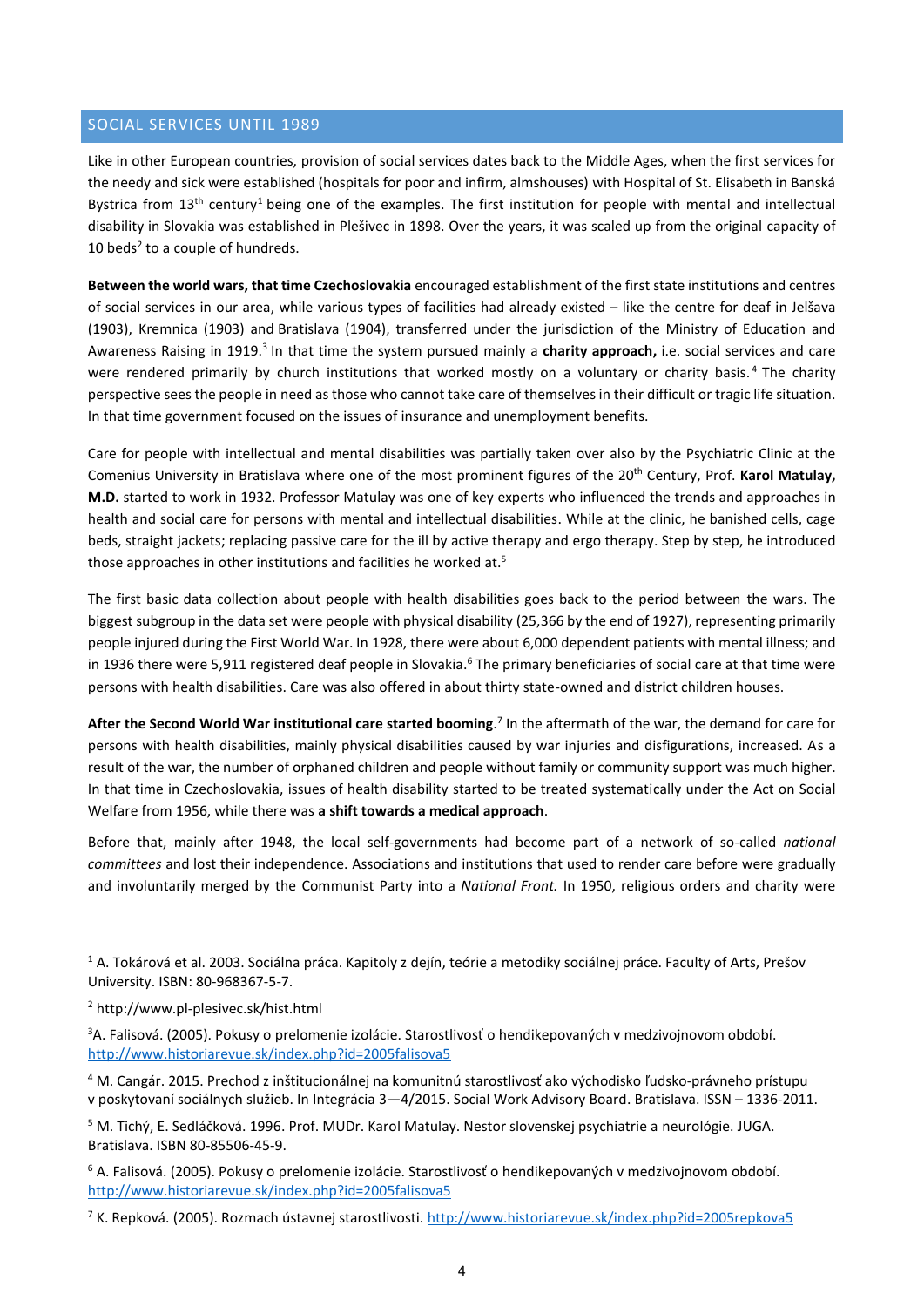banished. Many of their members eventually ended up working in residential social care institutions for many years. Monetary reform from 1953 resulted in decline of the quality of life. The ambition of a newly-adopted Act on Social Welfare was to facilitate and render care to all in need.<sup>8</sup> Social care fell under the jurisdiction of *national committees.* In 1957, there were already 89 institutions in Slovakia providing care to elderly or to people with health disabilities.<sup>9</sup>

The communist regime gave room to promotion of the institutional care and culture, albeit in the 1980s, more support and attention started to be paid to **community services** and designing the alternative to the traditional, institutional care. In the beginning of the 1980s, as a result of the effort of the Ministry of Health Care and Social Affairs of the Slovak Republic, the national committees intensified their efforts to open day-care centres for *mentally disabled.* This effort reacted to the needs and demands of families with children with intellectual disability and the aim to render social care in line with the international trends.

In 1987, a resolution of the Slovak government within Czechoslovakia requested the national committees to open day care and centres with weekly care. In that time the Ministry of Health and Social Care described the situation from the end of the 1980s as follows: *"Regional national committees, with the exception of the Committee in Central Slovakia do not sufficiently use this opportunity, even though the social service centres with daily and weekly programs seem to be the ideal form of institutional social care. Typically with the capacity of 15 to 30 places and the possibility to establish them in vacant buildings or premises, they do not require significant investments. On the top of that these centres can offer modern forms of social care combined with psychological services, methods of special pedagogy, parent counselling; and prepare persons with intellectual disability to independent living in sheltered housing and work in sheltered workshops."<sup>10</sup>*

The pioneering institutions in Slovakia were mostly those in Bratislava and Žilina. It comes as a striking paradox that even then the Ministry of Health and Social Care pointed to the need of a systemic change, i.e. implicitly a shift from institutional to community-based care but did not manage to implement it. This historical perspective just proves that **a chance to systematically change care and support to people with health disability** so that they become equal citizens in the mainstream society has been wasted repeatedly over the past thirty years.

The situation in the Slovak centres of social care can be demonstrated by their capacity as of 31 December 1989: there were 8,914 places for persons with intellectual disability, of those 5,659 places were in institutions for adults. The comparison of those figures with the contemporary situation points to a significant, almost four-fold increase in institutional care for people with intellectual disability (in 2016, the estimated number of clients in institutional care was 20,000). In 1989, there were 386 places in weekly care and day care centres and in 2014 it was 4,966 places.<sup>11</sup>

<sup>8</sup> A. Tokárová et al. 2003. Sociálna práca. Kapitoly z dejín, teórie a metodiky sociálnej práce. Faculty of Arts, Prešov University. ISBN: 80-968367-5-7.

<sup>9</sup> K. Repková. (2005) Rozmach ústavnej starostlivosti. <http://www.historiarevue.sk/index.php?id=2005repkova5>

<sup>&</sup>lt;sup>10</sup>. Situation Report on Care for Persons with Intellectual Disability in Institutional Social Care, draft measures (Správa o stave v starostlivosti o mentálne postihnutých v ústavoch sociálnej starostlivosti a návrh opatrení). The report was submitted to the meeting of the minister of health and social affairs of the Slovak Republic, May 1990.

<sup>11</sup> Report on Social Situation of the Population for 2015 (Správa o sociálnej situácii obyvateľstva za rok 2015). MSPVR SR. Bratislava https://www.employment.gov.sk/files/slovensky/ministerstvo/analyticke-centrum/sprava-socialnejsituacii-obyvatelstva-za-rok-2015.pdf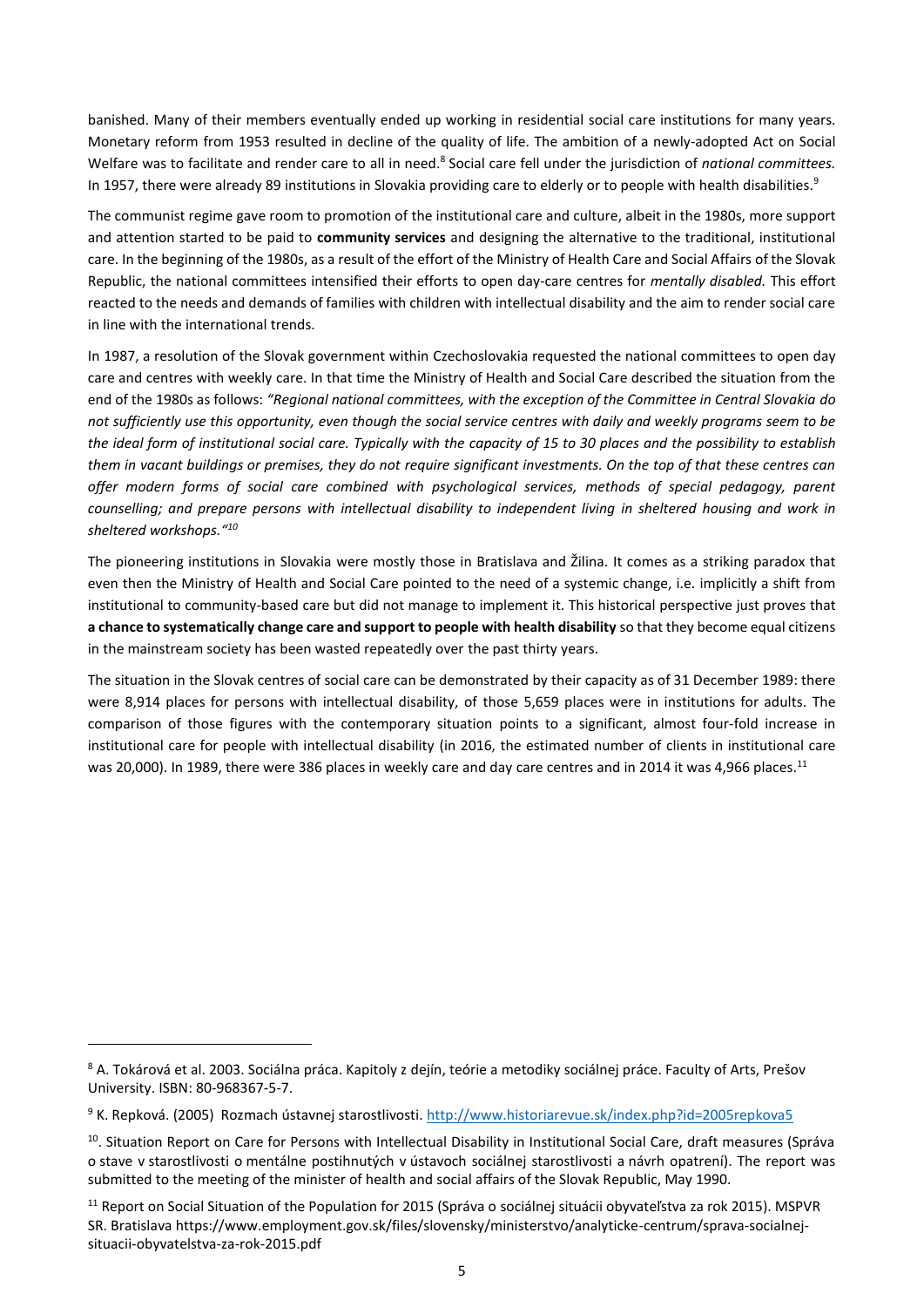## <span id="page-5-0"></span>SOCIAL SERVICES 1990 – 2003

**.** 

In May 1990, the Ministry of Health and Social Affairs prepared a Situation Report on Care for Persons with Intellectual Disability in Institutional Care (social care centres) and the draft measures. <sup>12</sup> The aim of this report was to review the scope and quality of institutional care for persons with intellectual disabilities in that time. Likewise, this report's intention was to offer solutions to acute challenges related to the improvement of this type of care pursuant to the European trends and the commitments of Czechoslovakia resulting from the **UN Convention on the Rights of Mentally Retarded Persons**.

The authors of the report describe the situation as follows: "The c*urrent situation of social care for persons with intellectual disabilities is unsatisfactory. There is no thorough prevention and early diagnostics of mental retardation, the public is not well informed about this situation and the concealing of information feeds into the existing prejudices against this group. The health and social sector lacks qualified experts in social care and institutions of social care are mostly situated in unsuitable premises at the outskirts of municipalities." <sup>13</sup>* In 1990, there were 38 institutions of social care for children and youth and 45 institutions of social care for adults with intellectual disability.

The legislative changes between 1991 and 1992<sup>14</sup> opened the possibility of rendering social care by non--profit organizations. **In 1991,** in a reaction to long-stated needs of families and young people with intellectual disability **Slavomír Krupa** established the **first centre of supported housing – Bretania Senec** with a capacity for eight persons. 15

After 1989, the first non-governmental organizations fundamentally contributed to drafting Key Challenges of People with Intellectual Disabilities and Their Social Integration – Draft Solutions (Návrh riešenia zásadných problémov ľudí s mentálnym postihnutím a realizácia ich spoločenskej integrácie).<sup>16</sup> Its authors pointed to the fact that there were about 10,000 people living in residential social care and that intellectual disability was a medical, ethical, pedagogical, psychological, social and economic issue, therefore early diagnostics and intervention were needed. This report underpinned the need for transition and a multi-sectoral approach to issues of supporting people with health disability.

At that time, Slovakia started to embrace a **social approach to persons with disabilities.** This development was connected with the social changes unfolding on the global level since the 1960s. It also represented a shift in the perception of health disability, when the structure of society challenged the possibilities of citizens with disability to equally participate in activities of daily living. Society started to **eliminate barriers and humanize the environment**  where citizens with disabilities live and various initiatives aimed at changing the approach to citizens with health disability started to emerge.

There were no major systemic changes from the point of transformation and deinstitutionalisation but gradually cooperation with international stakeholders, mainly from non-governmental institutions, brought about establishment of innovative and community services. Various day-care facilities with a strong community component for people with

<sup>&</sup>lt;sup>12</sup> Situation Report on Care for Persons with Intellectual Disability in Institutional Social Care, draft measures (Správa o stave v starostlivosti o mentálne postihnutých v ústavoch sociálnej starostlivosti a návrh opatrení). The report was submitted to the meeting of the minister of health and social affairs of the Slovak Republic, May 1990.

<sup>&</sup>lt;sup>13</sup> Situation Report on Care for Persons with Intellectual Disability in Institutions of Social Care, draft measures (Správa o stave v starostlivosti o mentálne postihnutých v ústavoch sociálnej starostlivosti a návrh opatrení). The report was submitted to the meeting of the Minister of Health and Social Affairs of the Slovak Republic, May 1990.

<sup>&</sup>lt;sup>14</sup> Act No. 135/1992 on Provision of Social Services by legal and natural persons drafted by the Ministry of Labour, Social Affairs and Family under Minister Helena Woleková allowed providers outside the state service to render social services. This act also heavily supported the development of community-based services by non-governmental organizations in the Slovak Republic.

<sup>&</sup>lt;sup>15</sup> Betánia Senec was established with the support of Bethanien Solingen, with Ms. and Mr. Krupa, Ms. and Mr. Markuš, Dušan Kintler, Igor André and František Ciesar playing the crucial roles in the process.

<sup>&</sup>lt;sup>16</sup> Justification report to Draft Principal Problems of People with Intellectual Disabilities and Their Social Integration – Draft Solutions.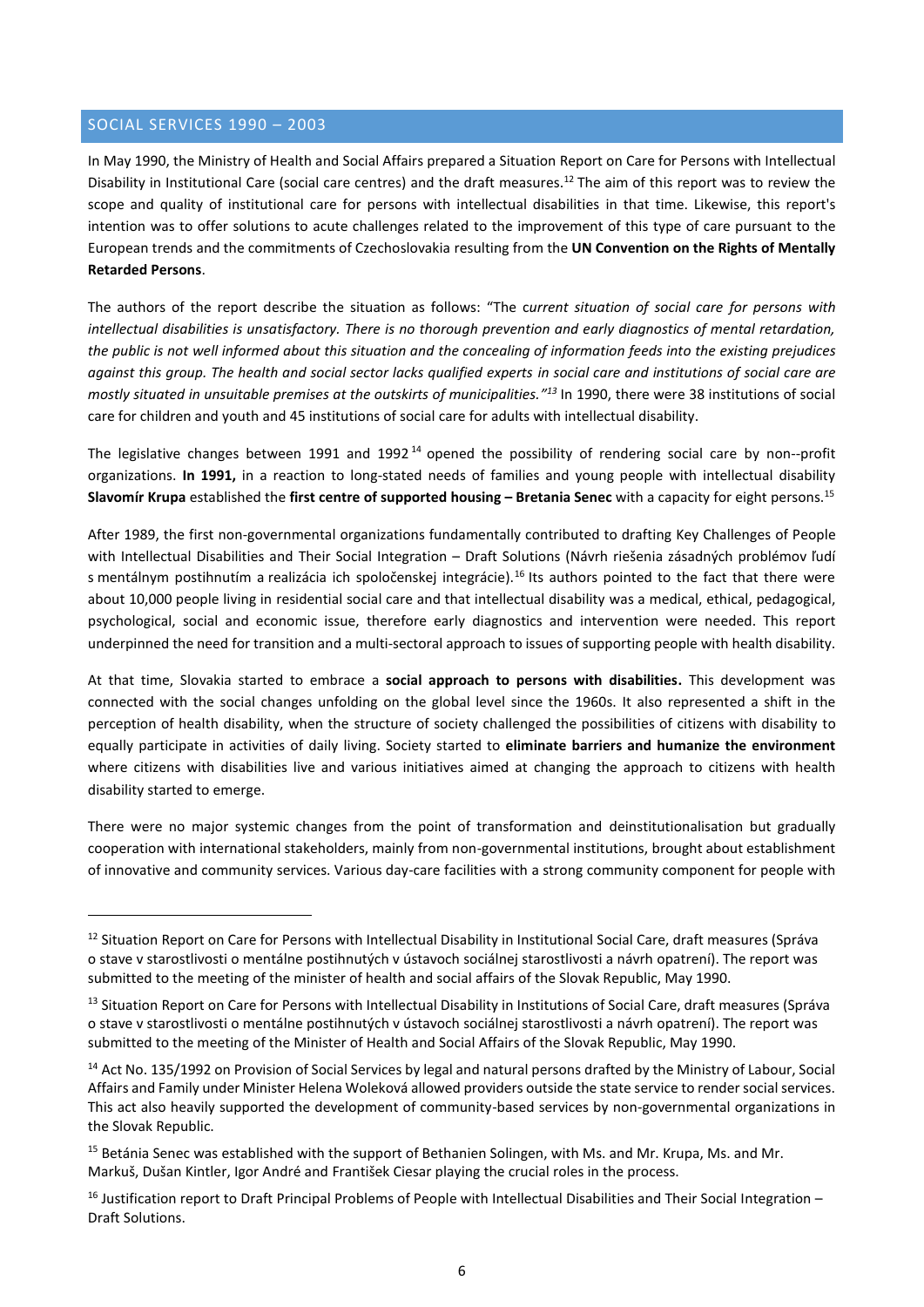health disability were established, including **Detský klub in Košice, Betánia in Senec, and sheltered housing in Rusovce, hand in hand with public services – Symbia in Zvolen, Méta in Martin, Domino in Prievidza and others.** When assessing the level of transformation of social welfare in that period, Woleková concluded that: "*Transition goals for the system of social welfare, that was a legacy from socialistic regime, were not achieved until 1996. None of the policies under preparation, including the state social support system, were introduced into practice, only partial steps."* 17

In **1998,** a new **Act No 195/1998 on Social Assistance** was adopted. Its goal was to regulate legal provisions for rendering social assistance that was aimed at decreasing or overcoming material need or social need of an individual with his/her active participation; provide for basic living conditions of a citizen in his/her environment; prevent causes of developing, promoting or repeating disorders in psychological, physical and social development of a citizen and facilitate his/her integration into society. The law approached the issue of social assistance from various perspectives, including through social and legal protection (as of 2005) and social services.

## <span id="page-6-0"></span>TRANSITION FROM INSTITUTIONAL TO COMMUNITY-BASED SERVICES IN THE SLOVAK REPUBLIC - FIRST PILOT PROJECTS

In 1999, the Regional Office in Košice established cooperation with the Advisory Council in Social Work, commissioning **a quality monitoring** in six centres of social services under its jurisdiction. As a result, it picked two institutions that were to be subject of transition and deinstitutionalisation: **Centre of Social Services in Hodkovce and Centre of Social Services in Kráľovce**. The quality monitoring performed by the Council in the Centre of Social Services in Hodkovce identified multiple institutional problems, while some of them had resulted in violations of human rights, including: placing of immobile patients into cage beds, unauthorized fixing of residents to still objects while some of them had their extremities tightened by straps, prioritizing care and health services, forced sexual and physical abuse among the residents, depriving residents of their legal capacity.

The Council, in cooperation with the Regional Office, prepared a transition project for Centre of Social Services in Žehra, Hodkovce branch. This project was implemented within the 1999 Phare ACCES Programme, Macro-project Scheme. At that time, the Centre accommodated 132 adult men with intellectual disability. It was established in 1959 in an old spacious mansion originally as housing for senior citizens with a capacity of 60 beds. Core project activities focused on changing the quality of rendered social services through establishing housing of a family type, changes in ownership structure (from state into non-profit organisation) and changes in funding scheme – to multi-source financing. The main activities carried out under this project by the Council included assistance in employee training and education to requalify them for work in sheltered housing facilities and preparing the clients for change in their lifestyle from institutional into community life in an urban environment. Other areas of focus included preparation of general transition principles for centres of social services in the Slovak Republic, project coordination with project partners, both Slovak and international. Among other things, the project facilitated establishment of Socialtransform, n.o. – an organization that continues until now to offer social services in Spišské Vlachy municipality.

One of the main positives of this project was that the original wording of **Act No. 195/1998 did not create any legal room for institutions of social services in transition. A j**oint initiative of Socialtransform, SOCIA Foundation and Council for Social Counselling, however, led to **amending the Act and defined conditions for providing financial contributions also to transforming institutions.** This project showed that the key factor for good and effective transition and deinstitutionalisation is quality education and training of the staff. Another lesson learned was that so-called humanisation in the institutions of social services had not been a qualification for successful transition and deinstitutionalisation. The most important thing is to change the attitude towards people with health disability. The Council also issued its first publication focused on transition and deinstitutionalisation – **Manual on Preparing Transition of Centres of Social Services** (**Manuál k príprave transformácie domovov sociálnych služieb v podmienkach Slovenskej** 

<sup>17</sup> Radičová et. al. Sociálna politika Slovenska po roku 1989. Nadácia S.P.A.C.E. Bratislava. <http://archiv.vlada.gov.sk/old.uv/data/files/7195.pdf>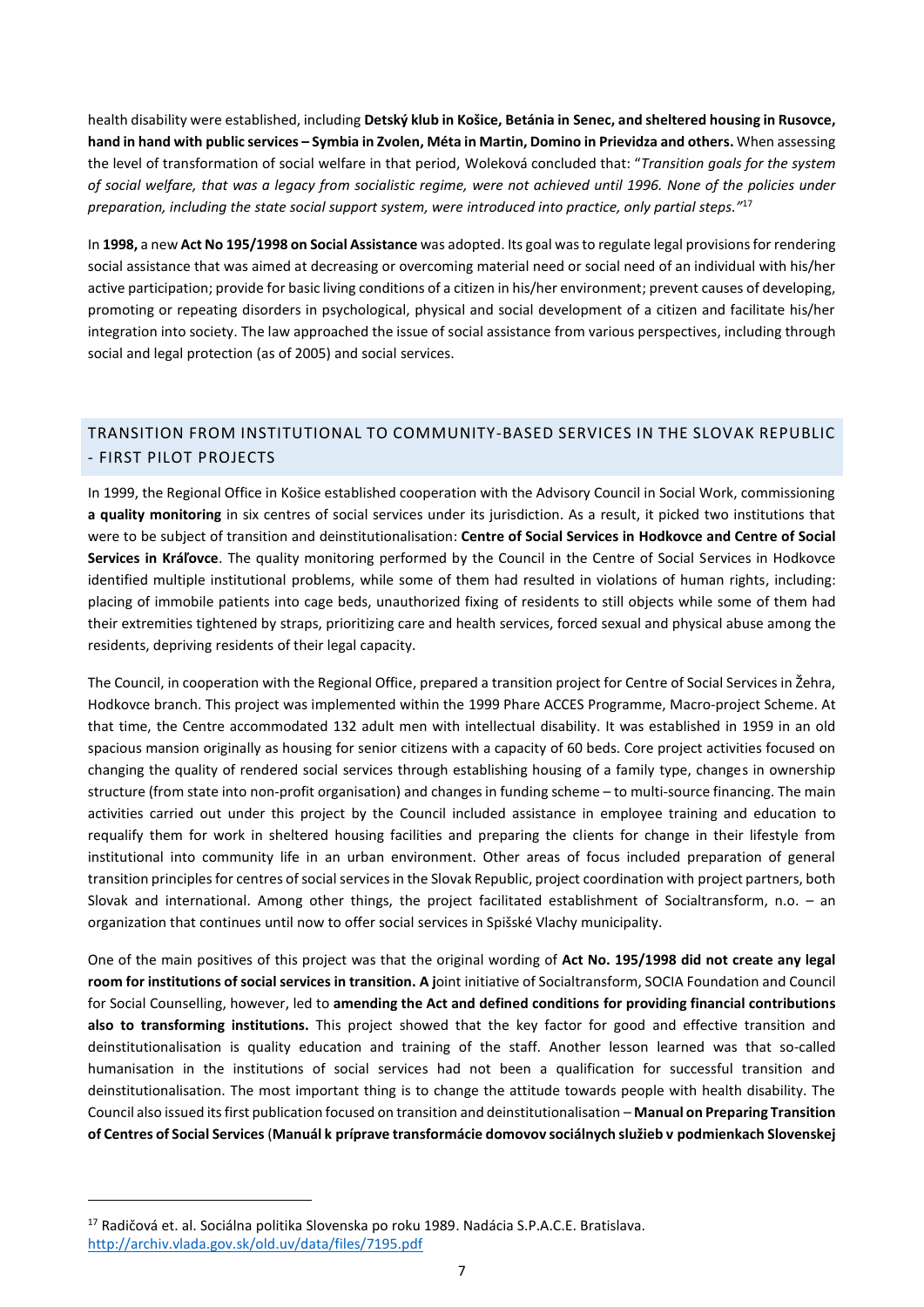**republiky) (Krupa, Holúbková, 2002) and Transition of Centres of Social Services (Transformácia domovov sociálnych služieb) (Krupa et al. 2003).**

Between 2000 and 2001, ideas of transition and deinstitutionalisation of social services were promoted by the **SOCIA Foundation** (for instance in a project Supporting Systemic Changes in Social Services) and **Agency for Supported Employment in Bratislava** (e.g. its project Supported Employment as a Tool of Systemic Changes in Transition of Social Area and others). **Those non-governmental organizations have been promoting the need for changes in the social field and need for transition and deinstitutionalisation.** Pilot projects aimed at transition of social services have clearly demonstrated the key importance of **synergies between soft activities (education, support and preparation of staff, clients and the environment) and hard, i.e. investment activities.** These experiences were later taken into account in the preparation of national projects of deinstitutionalisation after 2011.

## <span id="page-7-0"></span>MONITORING OF HUMAN RIGHTS OF PEOPLE WITH HEALTH DISABILITY IN THE SLOVAK REPUBLIC

In describing the perspective of transition and deinstitutionalisation, **three reports on human rights in institutional care in Slovakia between 2000 and 2003** need to be brought to attention. The first one was prepared by the **European Committee for the Prevention of Torture and Inhuman or Degrading Treatment or Punishment** (hereinafter the "CPT"). The CPT commission visited Slovakia in October 2000 when it monitored police stations, a refugee camp, prisons and two centres of social services. The Commission was very critical about the situation in the two centres, identifying principal violations of human rights. Its conclusions mentioned unsuitable spatial and hygiene conditions, excessive use of psychotropic medications, use of cage beds or the practice of locking up of clients or solitary confinement.<sup>18</sup> The CPT commission concluded that pursuant to its information, a similar situation was also present in other centres of social services in the Slovak Republic. The CPT also noted that the staff in those centres lacked qualifications, centres were understaffed and there was no individual approach to the clients. In both cases, the results of the monitoring led to initial changes in both centres; management of one of them (in Okoč) was replaced. The new director, Tibor Vereš, now continues to actively promote changes aimed at deinstitutionalisation until today.

In reaction to the CPT report, the **Mental Disability Advocacy Centre (hereinafter the "MDAC") prepared a report titled Cage Beds – Inhuman and Degrading Treatment of Punishment in Four EU Accession Countries (2003)**. MDAC representatives repeatedly visited one of the institutions mention in the CPT report. This report not only paid detailed attention to the CPT monitoring and its results and the use of cage beds but it also commented on statements of the ministerial representatives who objected to the CPT report. The report concluded inadmissibility of continuous confinement of clients into the cage beds and requested these procedures to be discontinued. In their reaction to the CPT statements, the ministerial representatives concluded that the report was unjustified and misleading since *if somebody wants to be in a cage bed, it is his/her free will and it is in his/her best interest.* 

After the CPT report and MDAC report on cage beds and certain legislative changes, the practice of using cage beds and isolating the clients has been slowly abandoned in the centres of social services. The cage beds are no longer allowed to be used in such centres but even so, the freedom of social service beneficiaries tends to be often limited (they are locked up) even now, in 2018.

The third report on human rights in respective institutions was prepared by the Council for Social Counselling. **Upon a commission from the Slovak Helsinki Committee,** It carried out a monitoring of the **implementation of human rights in centres of social services in the Slovak Republic between May and June 2003.** <sup>19</sup> During these two months, the

<sup>&</sup>lt;sup>18</sup> Report to the Government of the Slovak Republic on the visit to Slovakia carried out by the European Committee for the Prevention of Torture and Inhuman or Degrading Treatment or Punishment (CPT). <http://www.cpt.coe.int/documents/svk/2001-29-inf-eng.pdf>

<sup>&</sup>lt;sup>19</sup> Monitoring Report on Upholding Human RIghts in Centres of Social Services; Council for Social Work Counselling, 2003.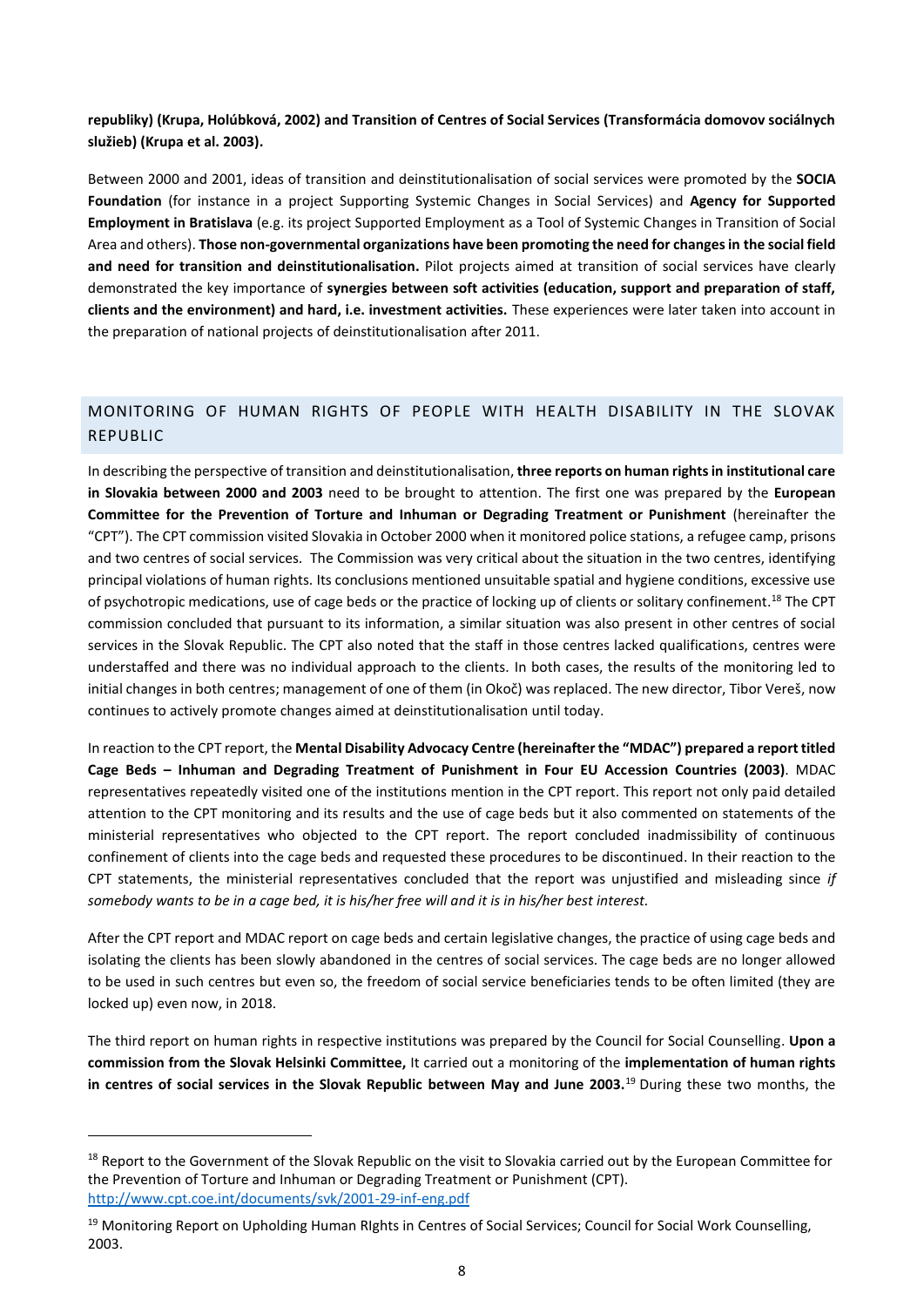representatives of the council carried out monitoring in 21 centres of social services. The methodology used in the study was developed by an expert committee in an advisory position to the Centre of Legal Aid to Persons with Health Disabilities. The monitoring exercise involved direct observation in the facilities and interviews with their clients.

The monitoring confirmed poor quality of the rendered social services in traditional institutions. Most of the monitored centres offered social services in old, refurbished historical buildings. Some had been transformed from houses for oldage pensioners to centres of social services and the original clients – old age pensioners lived side by side with people with intellectual disability. The report observed high maintenance and reconstruction costs of the buildings and concluded that they did not offer adequate housing for their clients – with big passable rooms with a high number of beds, limited privacy and low hygienic standard for the residents. Only some of the clients could leave the institution unaccompanied. Social services housed in prior mansions and monasteries were usually for 100+ clients and were offered on a gender-separated principle. Lack of staff in direct contact with the clients was substantial, mainly during weekends and holidays. There were no individual plans for the clients or efforts to encourage activity or employment and cooperation with the families was very limited. Almost 90 percent of their clients were deprived of their legal capacity and only exceptionally the conditions forsuch a decision were specified. The monitoring also showed that most of the centres did not manage to render social services for people who needed the highest level of support and aggressive clients, who were placed in individual groups with a minimal level of activating the clients. The institutions used confining procedures, such as attaching clients, cage beds, and the use of medication to suppress sexual and problematic behaviour without active therapy. Medical care and nursing represented more than 70 percent of the total services in traditional institutions and as it has been stated already, medicating clients was the preferred way of approach to social, psychological and pedagogical methods of work. The attitude of the staff was predominantly paternalistic, with one-way use of familiar address (staff towards the clients) along with minimum possibilities of decision making and influencing the environment by the residents.

An important initiative in this context was a **series of seminars organized by the SOCIA Foundation in cooperation with Czech experts and representatives of the Council for Social Work Counselling on quality of social services and evaluation methodology**. In terms of the quality of social services, the key publications included the **publications of the Council – Quality Social Services I (2000) and Quality Social ServicesII (2003)**that deal with systemic quality assessment and evaluation of social services rendered in the Slovak Republic. These publications, developed by the Council in cooperation with the SOCIA Foundation, represent the first unofficial quality standards for social services in Slovakia.

All of those changes gradually and slowly led to shifts in attitude of the professionals in social services to transition and deinstitutionalisation and the issue of human rights in the centres of social services started to be discussed more. These events were unfolding in the context of accession to the European Union in 2004. Simultaneously, **in 2002 the Slovak public administration was decentralised.** As a result, a great number of residential institutions – centres of social services – ended up under the jurisdiction of self-governing regions and municipalities. Self-governing regions and municipalities are entitled to establish social services, fund them – to great extent - and on the top of that they decide about the level of dependence of the persons on social services. As a result, they can significantly impact the quality of these services in Slovakia. From then on, the self-governing regions tended to keep and operate those residential services that they perceived as "theirs", while discriminating against services organized by non-governmental and church organizations labelled as "other". This set up led to strong resistance by the regions against transition and deinstitutionalisation of the services, striving for their artificial maintenance and support. This system allowed the selfgovernments to keep long-term control and power over the services and citizens dependent on them, creating room for non-transparent, but moreover inefficient funding and provision of services. Such a set-up fed into a grey economy in the system of social services that was prioritized over the quality of life and needs of the citizens with health disability. 20

<sup>&</sup>lt;sup>20</sup> Most prominent examples include often non-transparent investments into repairs and operation of social services with no impact on their effectiveness; procurement of goods and services for the operation of centres of social services through muddled procurement process, illegal labour of the beneficiaries of social services with no adequate remuneration. Some of these activities were also discussed publicly: [http://zivot.cas.sk/clanok/7211/koniec-zlatej](http://zivot.cas.sk/clanok/7211/koniec-zlatej-bane-milionova-kauza-je-opat-na-sude)[bane-milionova-kauza-je-opat-na-sude.](http://zivot.cas.sk/clanok/7211/koniec-zlatej-bane-milionova-kauza-je-opat-na-sude)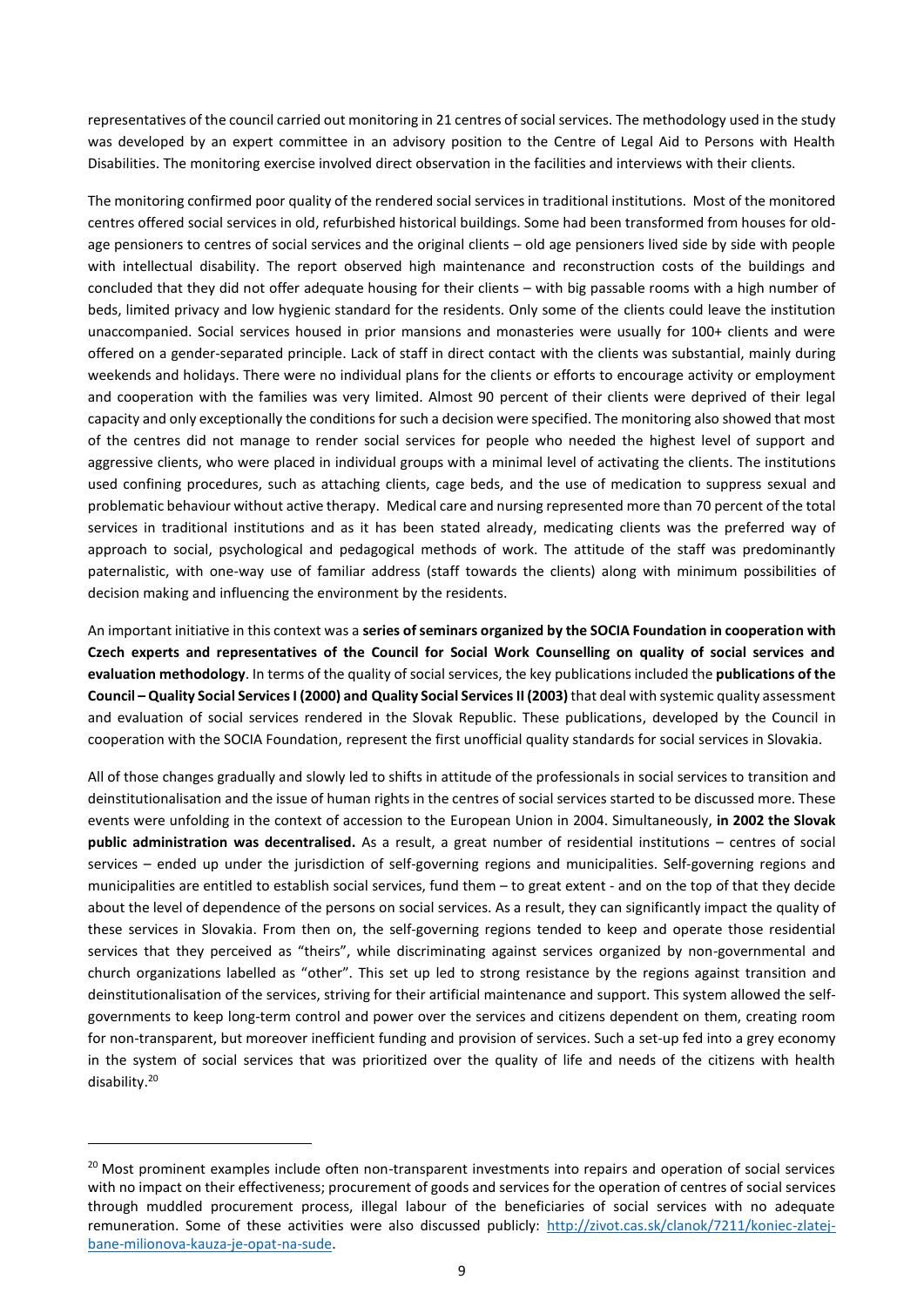## <span id="page-9-0"></span>SOCIAL SERVICES 2004 – 2007

1

In 2004, the Slovak Republic joined the European Union. This opened room for introducing systemic changes with the support of structural funds. Nevertheless, even with the EU funds and long-term activities of Slovak civil society in deinstitutionalisation and transition, this initiative remained uncomprehended by the state administration. On the other hand though, legislative changes were introduced through amendment to the Act on Social Assistance. Those actions introduced the level of minimum financial contribution to municipal and private/non-governmental service providers. Such measure allowed for improving the quality of rendered social services at the community level and increased the potential for implementing principal changes in the field of social services.

Between 2004 and 2005, the Ministry of Labour, Social Affairs and Family implemented a **project titled Transition of Existing Centres of Social Services that, however, did not bring about any principal changes. The project had been initiated in 2003** when the Slovak government approved a request for a loan from the World Developmental Bank of the Council of Europe for funding infrastructure for centres of social services through its Resolution No. 430 from 21 May 2003. I**n spite of its title, the project itself did not represent real transformation of social services; it was rather an investment into the existing infrastructure of institutional social care and its partial humanisation.** The state administration and later even structural funds continued to support institutional care and the above trends in social services. **One of the negative consequences of this project was the perception of "transition of social services" merely as investment support and humanisation. This challenge became evident also later on, when some of the experts and self-governing regions combined two profoundly different processes: humanisation and deinstitutionalisation.** Still it is important to explain that transition and deinstitutionalisation is not only an investment, but primarily a qualitative and substantive change in rendering social services, a change of paradigm represented by the client-centred approach.

**Accession to the European Union opened the possibility of withdrawing structural funds,** anchored in the **Community**  Support Framework for 2004-2006.<sup>21</sup> This very document did not directly mention support of structural changes in the area of disabilities but it **used the notion of "social inclusion and socially isolated groups".** However, even though persons with health disability were mentioned here their support was always closely linked to employment issues – supporting employment and decreasing unemployment.

One of the important transition and deinstitutionalisation projects was the **EQUAL Community Initiative.** This operational programme supported various important civil society projects that focused on enhancement of communitybased services and deinstitutionalisation, including:

- 1. The Project of the **Social Work Advisory Board titled Transition of Centres of Social Services with the Aim of Social and Labour Integration of Their Residents.** This was the first more systemic transition and deinstitutionalisation project of social services in Slovakia. The Council, in cooperation with the self-governing region of Banská Bystrica, implemented it between 2005 and 2007. The region had decided to participate in this initiative mainly due to a prevailing high number of clients with health disability in round-the-clock institutions that had not been adequately offered and given the opportunity to participate in work life. In the long run, the region was also committed to enhance socialisation of the clients of those centres, deal with a low qualification, and staff with limited commitment to enhance the labour and social integration of the clients.
- 2. The project of **SOCIA Foundation: Increasing Chances for Disadvantaged Groups of Citizens through Working with Municipalities and Civil Society Organizations** that prepared and supported 85 municipal social workers with the aim to support community-based care.
- **3.** The project of the **Agency of Supported Employment** titled **Examples of Good Practice – Supporting Deinstitutionalisation in the Social Area is** a good example of initiative in the field of transition and deinstitutionalisation.

<sup>&</sup>lt;sup>21</sup> For more information see: [http://www.nsrr.sk/sk/programovacie-obdobie-2004---2006/zakladne-dokumenty/.](http://www.nsrr.sk/sk/programovacie-obdobie-2004---2006/zakladne-dokumenty/)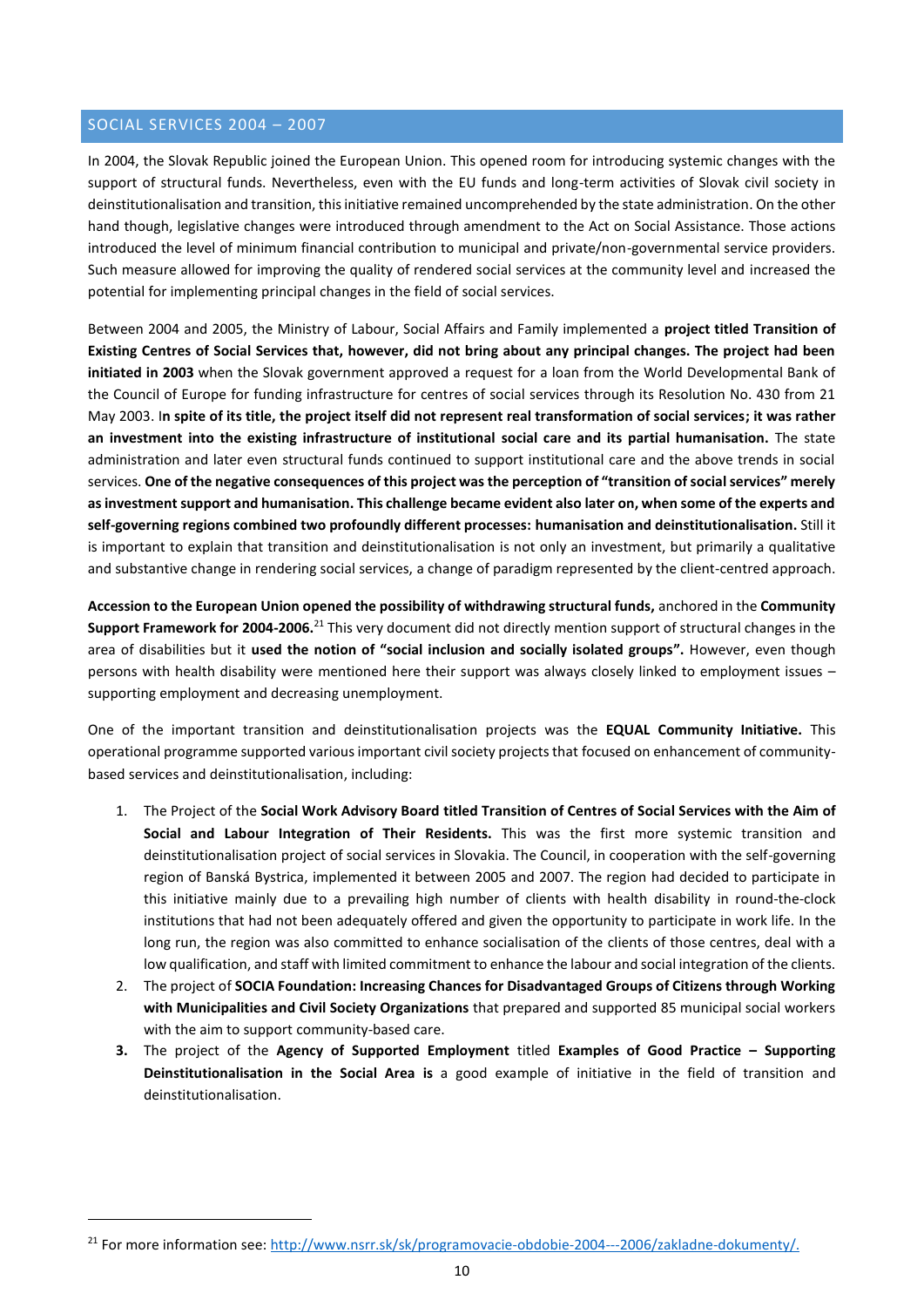## <span id="page-10-0"></span>SOCIAL SERVICES AND REGIONAL OPERATIONAL PROGRAMME 2007 – 2013 (+2)

**The programming period 2007-2013 offered support to infrastructure development through the Regional Operational**  Programme (hereinafter the "ROP")<sup>22</sup>. One of the goals set in its original version in the area of social services, social and legal protection was to increase the quality of rendered services in the social area. The total amount of proposed allocation for this measure was €**270 million**, which represented about **16 percent of the total ROP allocation.** ROP support could be allocated to all regions and locations except the Bratislava region. In the context of NSRR analysis, the following projects were supported in the first round:

- **Reconstruction, scale up and modernisation of the existing centres of social services;**
- **Construction of new centres;**
- **Procurement of new equipment and refurbishment of the centres, including upgrade of informationcommunication technologies as a follow up to their renovation, scale up, modernisation and construction.**

Measurable indicators were set for reconstruction, modernization and scale up of 310 establishments (centres) and construction of 30 new ones that were to form a part of the existing social infrastructure. This measure was not necessarily direct support of institutional care and traditional types of social services but the eligible interventions approved by ROP included the following problematic specification:

 Priority will be given mainly to the following type of establishments: senior centres, adult centres of social services, child centres of social services (with the exception of children homes), nursing homes **with a capacity of 50+ clients** with minimal space standards **(8 m<sup>2</sup>per person).**

This measure was counter to the **new law No. 448/2008** on Social Services. However, nobody suggested its revision during the review process of ROP. **SocioForum, an independent platform of organisations,** pointed to this discrepancy **requesting the ROP monitoring committee members to make appropriate changes in this operational programme.** In its request, the platform stated: "For the competition for clients to be fair, free access of all types of social service providers to EU funds earmarked for support of social infrastructure, among other things, must be guaranteed. Equally important is that the eligibility requirements for non-returnable funds should not be against the trends in a given area. Hereby we conclude that by adopting the Act on Social Services, such contradiction emerges."

In July 2009 the Ministry of Labour, Social Affairs and Family approved the **National Developmental Priorities for Social Services.** For the first time, a document drafted by the ministry contained the notion *deinstitutionalisation.* In spite of quite an optimistic tone in the national priority, the measurable indicators did not mention transition or deinstitutionalisation but only increasing the share of centres with day care and weekly programmes and stronger municipal financial support of non-profit organisations operating those services. Not even the activities supporting these national priorities led directly towards transition and deinstitutionalisation, but only towards partial support of establishing community-based services. This priority clearly described humanisation of existing social services, which was reflected in the investments allocated through the ROP in that programming period.

## <span id="page-10-1"></span>CHANGES IN THE EUROPEAN CONTEXT

1

In **February 2009,** the then Commissioner for Employment, Social Affairs and Equal Opportunities **Vladimír Špidla approached various independent experts to take a comprehensive look on the issue of institutional care in Europe.** 

<sup>22</sup> Regional Operational Programme, Version 1. Approved on 27 September 2007.

[http://www.ropka.sk/download.php?FNAME=1300713652.upl&ANAME=Regionalny\\_operacny\\_program\\_verzia\\_1\\_sc](http://www.ropka.sk/download.php?FNAME=1300713652.upl&ANAME=Regionalny_operacny_program_verzia_1_schvalena_24_9_2007.zip&attachment=1) [hvalena\\_24\\_9\\_2007.zip&attachment=1](http://www.ropka.sk/download.php?FNAME=1300713652.upl&ANAME=Regionalny_operacny_program_verzia_1_schvalena_24_9_2007.zip&attachment=1)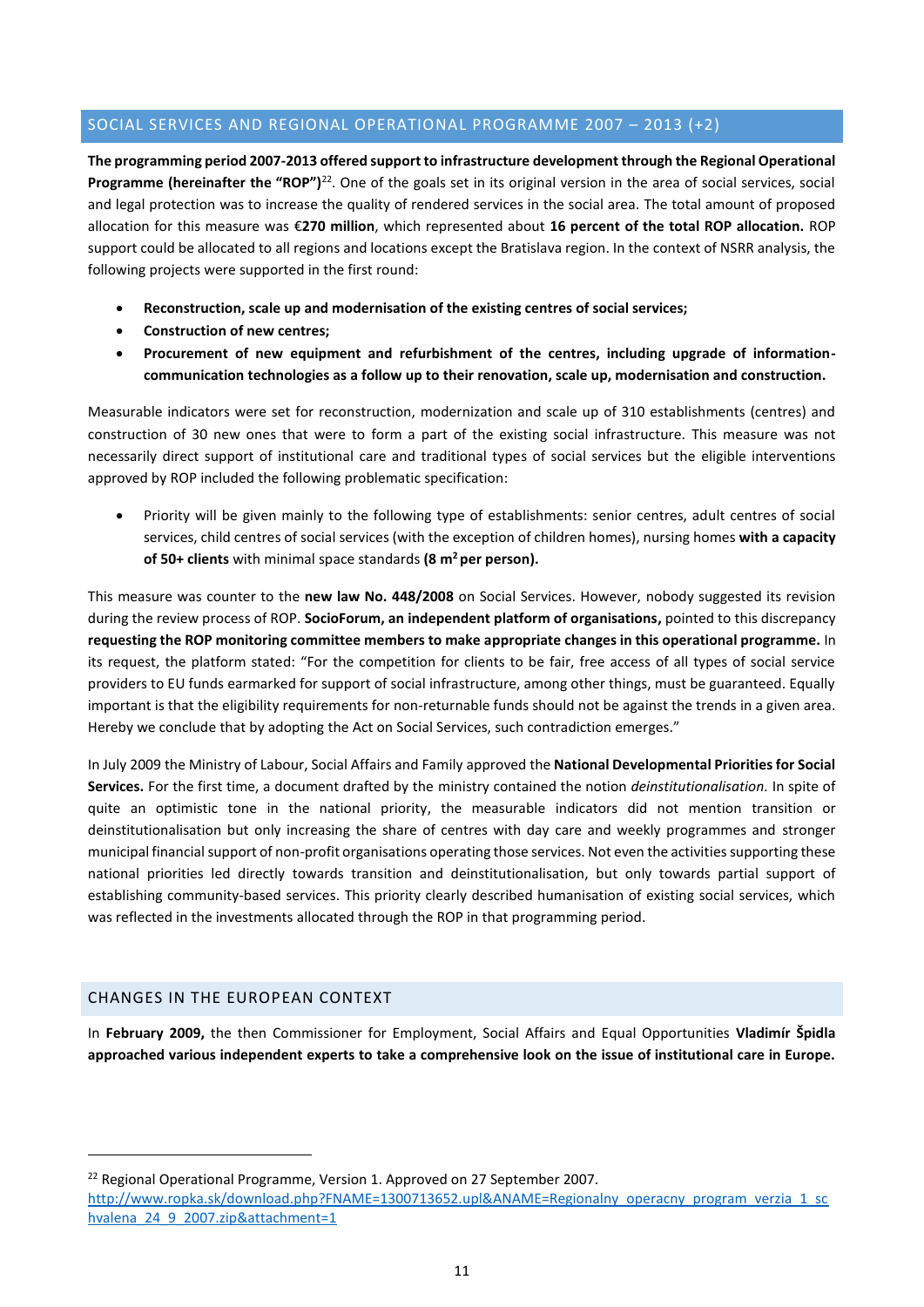**In September 2009,** the expert committee under the leadership of Doctor Pfeiffer published a breaking **Report of the Ad Hoc Expert Group on the Transition from Institutional to Community-based Care. 23**

**In the follow up to this report, the European Commission started to shift its attitude to the use of EU structural funds in the field of social inclusion.** The first changes in the Regional Operational Programme started to unfold in 2010. As indicated in the INESS study of Monitoring the Use of Structural Funds in the Social Area between 2007 – 2011,<sup>24</sup> **as of the end of September 2010, 136 applications were approved under the ROP – social services in the amount of €209 million of the total allocation for social services of about €234 million. Almost half of the approved amount was geared towards construction of large institutions with a capacity of over 50 clients.** INESS pointed to the fact that as of the end of September, the financial value of the approved projects represented 101 percent of the total allocation. The shift at the European level was thus not translated into practice. There was a proposal for a new allocation within ROP for developing new community-based services in the approximate amount of €119 million. A draft ROP revision had been sent to the Commission at the end of October 2010. The Commission reviewed it until February 2011 and required revisions in the area of social infrastructure towards transition and deinstitutionalisation.

In this time, Jan Pfeiffer, the chairperson of the European expert group for deinstitutionalisation approached Slovak non-governmental organizations. He assisted DG REGIO and DG EMPL in reviewing the draft applications of several countries. Pfeiffer prepared a short Situation Report for the European Commission on social services in the Slovak Republic in the context of transition and deinstitutionalisation, building on civil society expertise. The Commission turned down the requirement to revise the ROP and to support deinstitutionalisation. The Ministry of Labour, Social Affairs and Family dealt with the issue and showed its interest to contact and cooperate with Mr. Pfeiffer and nongovernmental organisations with long-term experience in deinstitutionalisation. Helena Woleková, an advisor of that time to Prime Minister Iveta Radičová from the SOCIA Foundation, became heavily involved with this issue. The first working meeting at the ministry was organized on 18 February 2011 with the aim to design further steps in support of deinstitutionalisation of social services with representatives of the EEG, Ministry of Labour, non-governmental organisations and self-governing regions. Experts at this meeting suggested drafting a national action plan of deinstitutionalisation and pilot deinstitutionalisation projects along with a recommendation to create a position at the ministry to kick off the process in Slovakia. An intense and productive cooperation between non-governmental organizations and the ministry had underpinned the importance of an initial recommendation to closely link soft support from ESF funds with investment from ERDF. In April 2010, the ministry opened a position that would deal solely with preparation of deinstitutionalisation. Later on, personnel changes at the ministry in the leadership of the Section of Social and Family Policy were adopted, with **Mária Nádaždyová** becoming the general director. Ms. Nádaždyová was a strong supporter of transition and deinstitutionalisation of social services. **The activities of the ministry related to deinstitutionalisation of social services were supervised by the Section of Social Services under the leadership of Lýdia Brychtová.** 

As a result, the ministry started to prepare revision criteria for ROP. There was still an allocation of €40 million in ROP that the ministry had wanted to invest into supporting deinstitutionalisation. This process led to a **revised version of the ROP that specifically highlighted qualitative shortcomings in the existing social infrastructure and took the principles of deinstitutionalisation into account; emphasised the need to discourage further support of medium to large-sized centres of a boarding type; and to support community-based centres.** The ROP acknowledged only two types of eligible activities: **pilot projects of deinstitutionalisation of the existing centres of social services and centres of social and legal protection; and support of building community-care centres for marginalized groups of citizens.** 

From the very start, the **synergies with the Operational Programme Employment and Social Inclusion** were in the centre of attention. They were to provide for much needed support of centres of social services that would embark on the deinstitutionalisation process. The ministry started to draft a **Strategy of Deinstitutionalisation of the System of** 

<sup>&</sup>lt;sup>23</sup> Report in Slovak: [http://www.zdomovadomov.sk/wp-content/uploads/2013/08/ad-hoc-DI\\_svk.pdf](http://www.zdomovadomov.sk/wp-content/uploads/2013/08/ad-hoc-DI_svk.pdf)

Report in English: http://ec.europa.eu/social/main.jsp?langId=en&catId=89&newsId=614&furtherNews=yes

<sup>&</sup>lt;sup>24</sup> Durana R. et al. (2013). Monitoring of withdrawing EU structural funds in social field 2007 – 2011 (Monitoring čerpania štrukturálnych fondov v sociálnej oblasti v období 2007 – 2011). INESS. Bratislava. ISBN: 978-80-969765-1-5.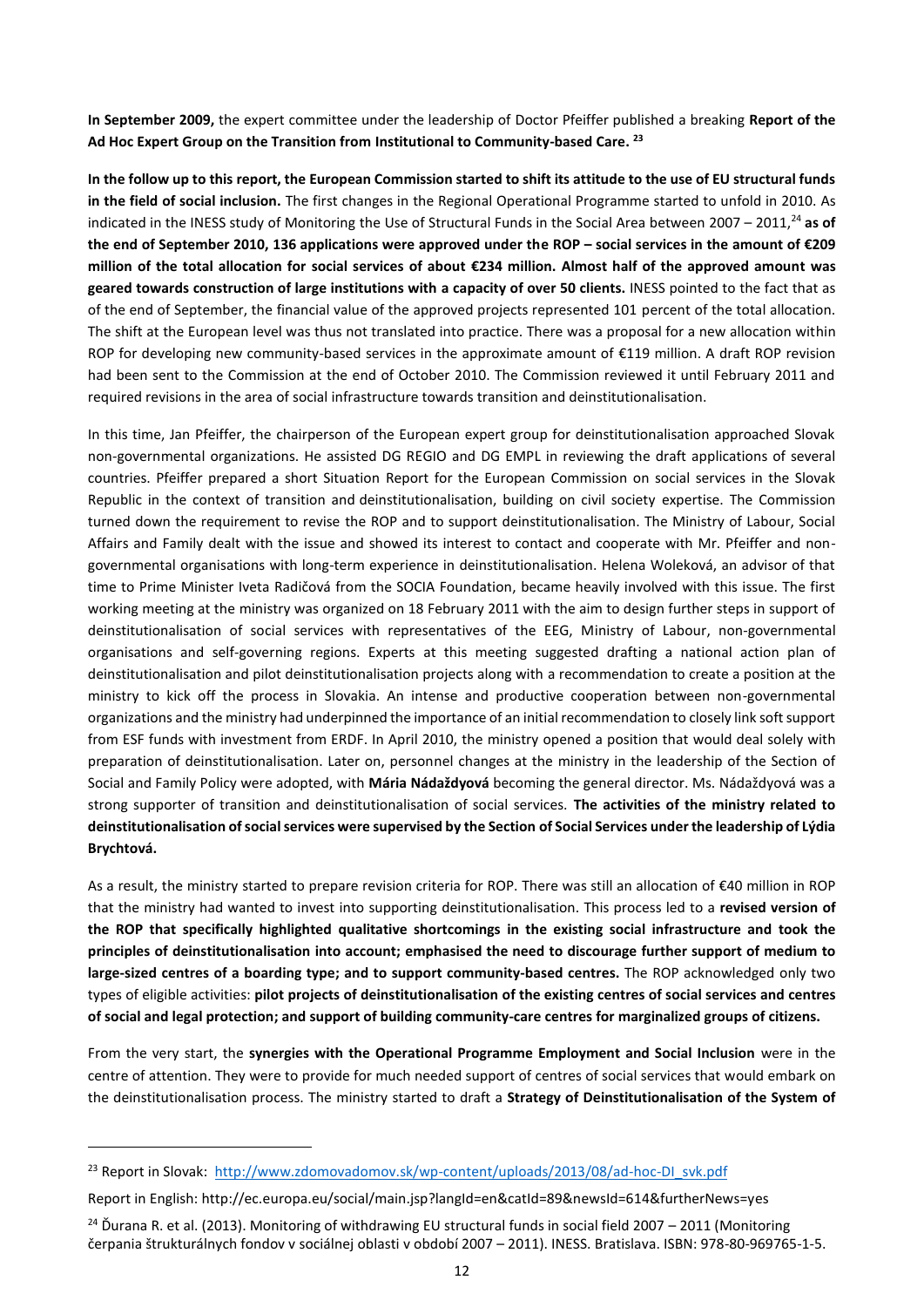**Social Services and Foster Care in the Slovak Republic. The National Action Plan – Transition from Institutional to Community-based Care and National Project of Supporting Deinstitutionalisation** that was to be carried out within the Operational Programme Employment and Social Inclusion. Intense cooperation with self-governing regions was established in search for suitable locations that could be incorporated into the deinstitutionalisation project. At the beginning, all self-governing regions had been involved in this exercise and 16 to 20 undertakings were expected to participate in the pilot. The ministry created a broad working group that was to prepare strategic documents. The baseline material supporting transition from institutional to community-based care became the *Strategy of Deinstitutionalising the System of Social Services and Foster Care* (hereinafter the "DI Strategy"), approved by the government on 30 November 2011. **This strategy represented primarily a declarative document by which the Slovak Republic pledged itself to support transition from institutional to community-based care.** 

## <span id="page-12-0"></span>THE COMMITTEE OF EXPERTS ON DEINSTITUTIONALISATION

**The Committee of Experts on Deinstitutionalisation,** an advisory body to the Minister of Labour, Social Affairs and Family, was established at the beginning of March 2012. Its internal structure reflected the fact that the strategy focused on both social services and foster care. It has been a multi-sectoral committee, combining representatives of various ministries, self-governing regions, the Association of Towns and Municipalities, public and non-profit providers and expert and client organisations. It has also included a representative of the European Expert Group on the Transition from Institutional to Community-based Care (hereinafter the "EEG"). The articles of association define its primary role as follows:

- Monitoring, evaluating and coordinating processes and entities rendering social services and foster care that are in the process of DI;
- Drafting measures to enhance support and effective DI in the system of social services and foster care and creating synergies between those two systems;
- Identifying risks and obstacles to DI and drafting legislative and conceptual solutions supporting DI.

It is questionable if those tasks are going to be transformed into reality, if because of nothing else, the frequency of the Committee meetings – about once a year.

#### <span id="page-12-1"></span>SLOVAKIA – EXAMPLE OF GOOD PRACTICE

The DI Strategy gave rise to the **National Action Plan for the Transition Plan from Institutional to Community-based Care** (hereinafter the "National Plan"). **For the first time** ever the Ministry **presented synergic connection between two operational programmes – Employment and Social Inclusion** (non-investment, educational activities) **and ROP** (investment support of building infrastructure for new community-based services). The resources from the Operational Programme Employment and Social Inclusion were to be used in establishing the National Support Project of Deinstitutionalisation. The implementing agency was to be the Centre of Education of the Ministry that was to implement the project together with the Ministry and partners selected through a tender. The project planned to involve 24 institutions around Slovakia out of which 16 were to be selected based on monitoring that reviewed their preparedness for DI. Two centres per each self-governing region were to be selected and apply for ROP investment support. ROP earmarked €20 million for supporting deinstitutionalisation of social services. The National Project Supporting Deinstitutionalisation of Care and Services within the Operational Programme Employment and Social Inclusion allocated €1.05 million for this purpose.

This module of synergies was considered to be an example of good practice at the European level. Together with the proposed way of implementing the National Plan DI (partnership-based) it was mentioned in the **Common European Guidelines on the Transition from Institutional to Community-based Care** and the **Toolkit on the Use of European**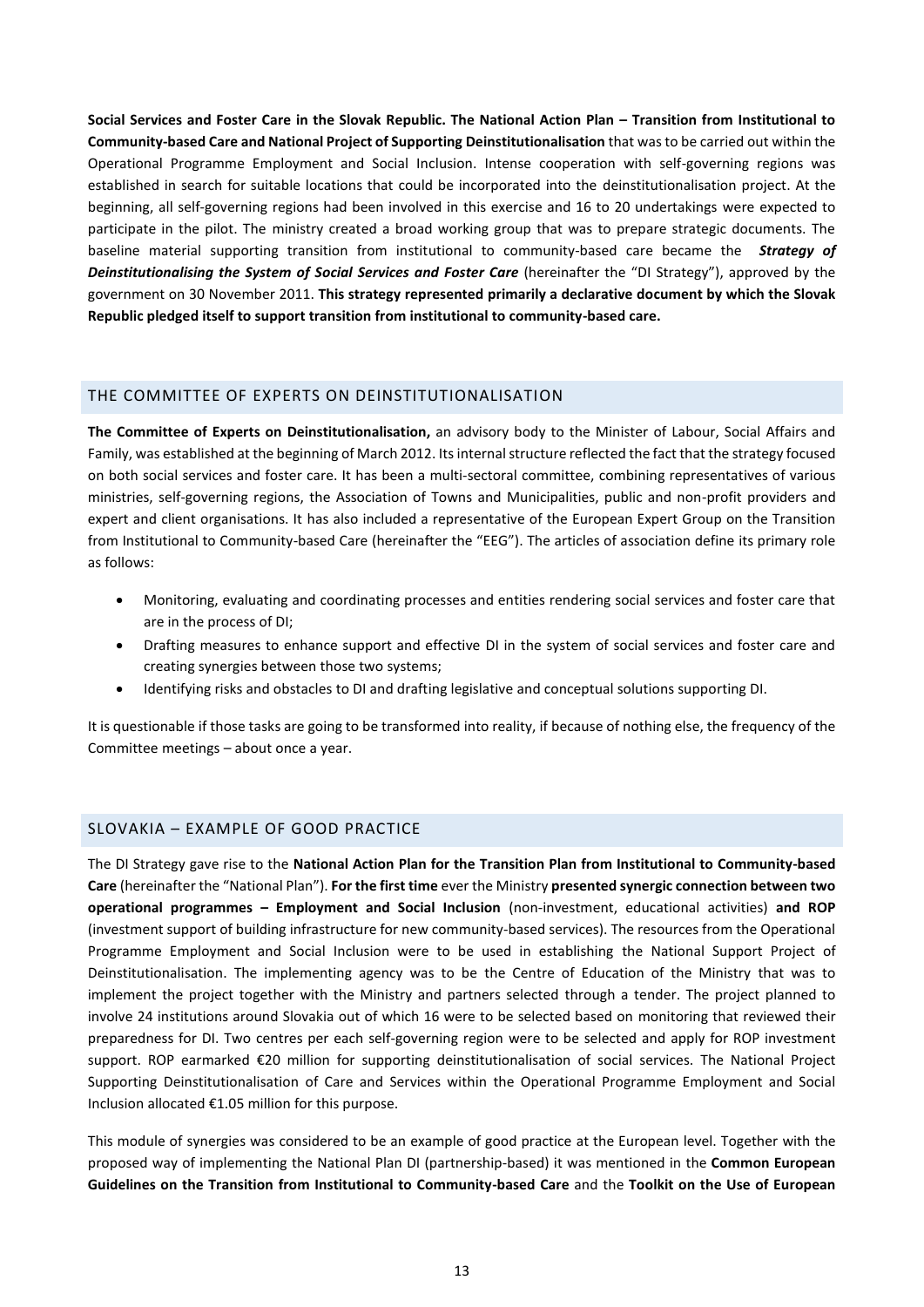Union Funds for the Transition from Institutional to Community-based Care<sup>25</sup>, prepared by the European Expert Group for Deinstitutionalisation. Even with all those well-designed reference documents used by Slovakia in implementing its commitments to uphold human rights of people with health disability, the country did not manage to turn the plans for National Plan for DI implementation into practice.

## <span id="page-13-0"></span>FIRST SLOW DOWN IN THE DI PROCESS

In spring 2012, a new government was appointed. As a result, deinstitutionalisation and transition of social services was significantly slowed down. The new leadership of the Ministry of Labour, Social Affairs and the Family stopped the selected partners in their preparation of the national deinstitutionalisation project (OP EMP SI) without notifying them officially or officially cancelling the public tender through which they had been selected. Then, the new leadership of the Ministry commissioned a review and redraft the deinstitutionalisation project in a way that the final beneficiary was the Social Development Fund. **The redesign of the project lasted until the end of 2012. The project counted only with involving natural persons as experts supporting the DI process and it also decreased the number of involved entities (institutions).**

Since the new design was not built on partnership but on direct subcontracting to natural persons, its implementation involved a heavy administrative burden. This led to conflicts between the management of the Unit of Social and Family Policy and the Social Development Fund (hereinafter the "SDF"). Hence, the **national project implementation was delayed until March 2013.** On the top of that, the position of head of the methodological team was not filled for almost six months and the project's operation was only formal. The actual implementation did not start before summer of 2014.

Things started to change only after the ministerial agencies merged into the Implementation Agency of the Ministry and based on personnel changes in its leadership. In May 2014 there were personnel changes in the project methodological team and **the implementation was extended to December 2015.** As a result a three-year project had to be squeezed into one and one-half years.

Among other things, the pilot NP DI offered: trainings, supervision, dissemination of information, support to involved institutions, and study trips for their staff and service beneficiaries to transformed institutions in the Czech Republic; an international conference and several methodological and expert publications on the transition process and deinstitutionalisation. <sup>26</sup> A Final Evaluation Report was prepared that offered project evaluation and presented legislative and non-legislative recommendations for further implementation of the transition process and **systemic deinstitutionalisation in Slovakia**<sup>27</sup> .

## <span id="page-13-1"></span>MISSING SYNERGIES BETWEEN OPERATIONAL PROGRAMME EMPLOYMENT AND SOCIAL INCLUSION AND THE REGIONAL OPERATIONAL PROGRAMME

As a result of changes after the elections in 2012, the **informal synergy between OP EMP SI and ROP did not last.**  Originally, the plan was that the National Project supporting deinstitutionalisation would be kicked off, then ROP

<sup>&</sup>lt;sup>25</sup> [http://www.deinstitutionalisationguide.eu/wp-content/uploads/2016/04/2013-10-18-Toolkit\\_Slovak](http://www.deinstitutionalisationguide.eu/wp-content/uploads/2016/04/2013-10-18-Toolkit_Slovak-version_EDITED.pdf)[version\\_EDITED.pdf](http://www.deinstitutionalisationguide.eu/wp-content/uploads/2016/04/2013-10-18-Toolkit_Slovak-version_EDITED.pdf)

<sup>26</sup>All publications are available at[: https://www.ia.gov.sk/sk/narodne-projekty/programove-obdobie-2007-](https://www.ia.gov.sk/sk/narodne-projekty/programove-obdobie-2007-2013/narodny-projekt-di/publikacie-na-stiahnutie) [2013/narodny-projekt-di/publikacie-na-stiahnutie](https://www.ia.gov.sk/sk/narodne-projekty/programove-obdobie-2007-2013/narodny-projekt-di/publikacie-na-stiahnutie)

<sup>&</sup>lt;sup>27</sup> Brichtová et al. Final Evaluation Report. IA MPSVR SR. Bratislava. 2015. [https://www.ia.gov.sk/data/files/np\\_di/publikacie/Zaverecna\\_hodnotiaca\\_sprava.pdf](https://www.ia.gov.sk/data/files/np_di/publikacie/Zaverecna_hodnotiaca_sprava.pdf)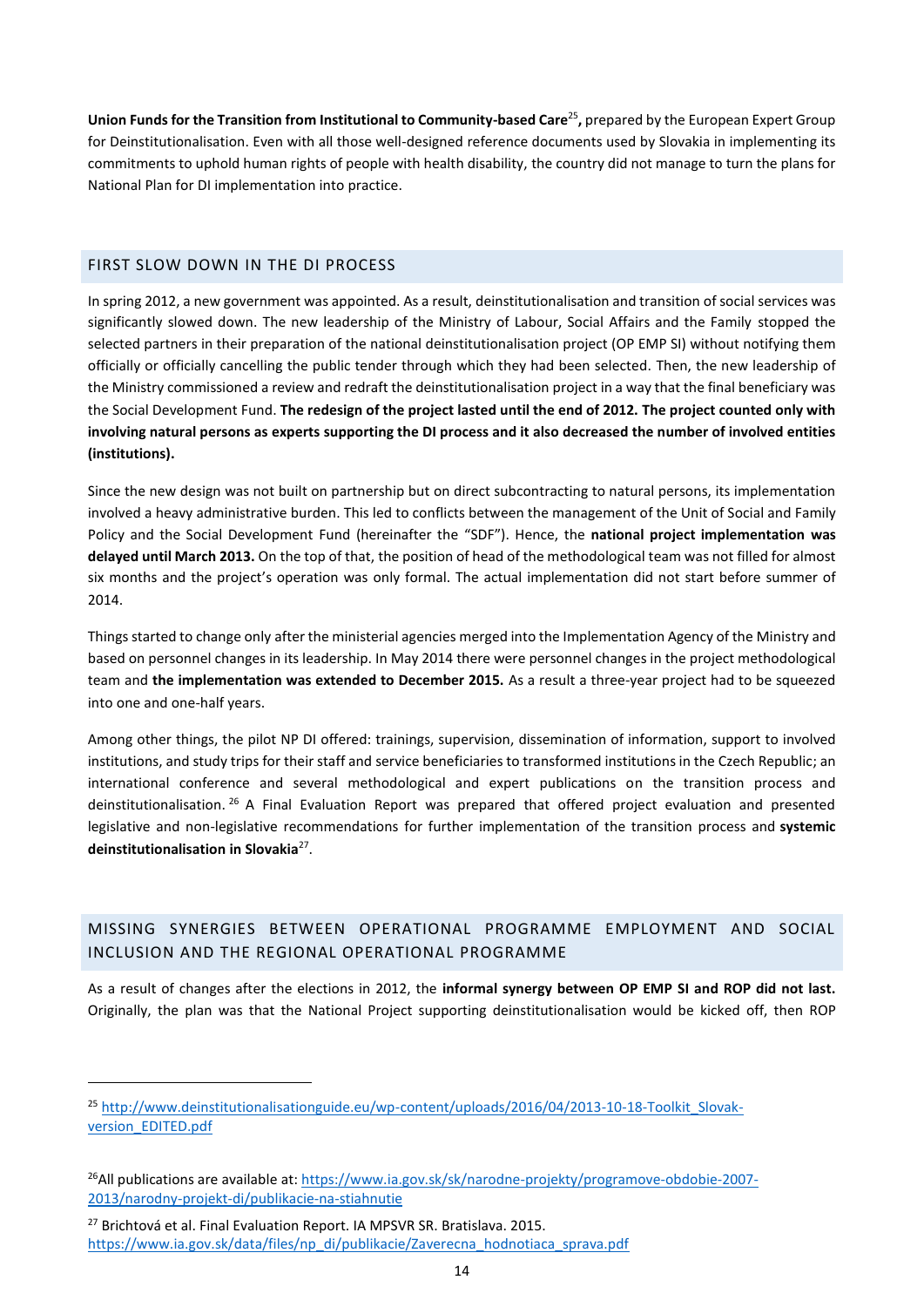investment support should have been rendered and afterwards, support for the transition of participating institutions should have been offered based on a demand-driven call for proposals organized under the OOP EMP SI.

In reality the calls for proposals and projects were implemented in exactly reversed sequence. As a result, not a single institution rendering social services submitted its application to the demand-driven call for proposals organized with the aim to support the transition process (within the OP EMP SI). ROP's call for proposals to support transition and deinstitutionalisation was published in December 2012. The National Project Supporting Transition and Deinstitutionalisation of Social Services had been kicked off in March 2013, albeit with personnel challenges, but its real implementation started only in the second half of 2014. Only four centres of social services submitted their applications to the ROP call for proposals: Centre in Okoč – Opatovský Sokolec, Centre in Slatinka, Centre in Ladomerská Vieska and Centre in Lidwina Strážske. ROP approved three applications for a non-returnable financial contribution: 1) Centre in Okoč – Opatovský Sokolec, 2) Centre in Slatinka and 3) Centre in Ladomerská Vieska. The application of Lidwina Strážske Centre was turned down since it was mainly about humanization of existing services, not their deinstitutionalisation. In reality, **not even the selected projects were implemented under ROP.** In one case it was due to disapproval of a newly-established head of the self-governing region of Banská Bystrica and in the second case it was due to failed public procurement for a construction company in the Trnava Self-Governing Region.

## <span id="page-14-0"></span>CONVENTION ON THE RIGHTS OF PEOPLE WITH DISABILITIES AND SLOVAKIA

2010 was a turning point from the perspective of transition from institutional to community-based care. Implementation of various important changes in that year continues to impact systemic development in the Slovak social sector. The **National Council of the Slovak Republic (hereinafter the "National Council") endorsed the Convention through its Resolution No. 2048 from 9 March 2010.** It also ruled that the Convention, as an international treaty, is superior to national legislation pursuant to Article 7 of the Slovak Constitution. The Convention was ratified by the Slovak president on 28 April 2010 and the ratification letter was deposited with the depository of the UN General Secretary on 26 May 2010. The Convention became effective in Slovakia on **25 June 2010.** This allowed for the **process of transition from institutional to community-based care in social services to be integrated at the systemic level.**

In Februrary 2010, the Slovak government requested the Minister of Labour, Social Affairs and Family to provide for implementation of the Convention and its Optional Protocol once it becomes effective. One of the main tasks was to create a main focal point that should have been an impartial body. After long deliberations and rejected options, t**he main Convention focal point was eventually created at the Ministry of Labour, Social Affairs and Family where it continues to exist.** Concurrently, **there are secondary Convention focal points established at each ministry.** The whole process lasted almost three years and only in February 2013 the establishment of the main focal point for the Convention implementation was approved. As of **15 March 2013, this main focal point operates at the Department for Integration of Persons with Health Disabilities at the Ministry of Labour, Social Affairs and Family.** For more information on its activities see the ministerial webpage.<sup>28</sup> Practical experiences with the secondary focal points are not encouraging; many ministries do not even know they are accountable for implementing tasks resulting from the Convention and in many cases nobody has been appointed to those positions.

## <span id="page-14-1"></span>AMENDMENT TO ACT ON SOCIAL SERVICES IN 2014

1

The last measure set by the DI Strategy was **creating a legal framework for supporting** *deinstitutionalisation and transition.* In 2013, a substantial amendment to Act No. 448/2008 on Social Services was drafted. Among other things, it introduced various changes in relation to deinstitutionalisation and transition as of 1 January 2014. Those changes were to help create conditions for transition and deinstitutionalisation directly in the legislation. The legislators wanted

<sup>&</sup>lt;sup>28</sup> [https://www.employment.gov.sk/sk/rodina-socialna-pomoc/tazke-zdravotne-postihnutie/kontaktne-miesto-prava](https://www.employment.gov.sk/sk/rodina-socialna-pomoc/tazke-zdravotne-postihnutie/kontaktne-miesto-prava-osob-so-zdravotnym-postihnutim/)[osob-so-zdravotnym-postihnutim/](https://www.employment.gov.sk/sk/rodina-socialna-pomoc/tazke-zdravotne-postihnutie/kontaktne-miesto-prava-osob-so-zdravotnym-postihnutim/)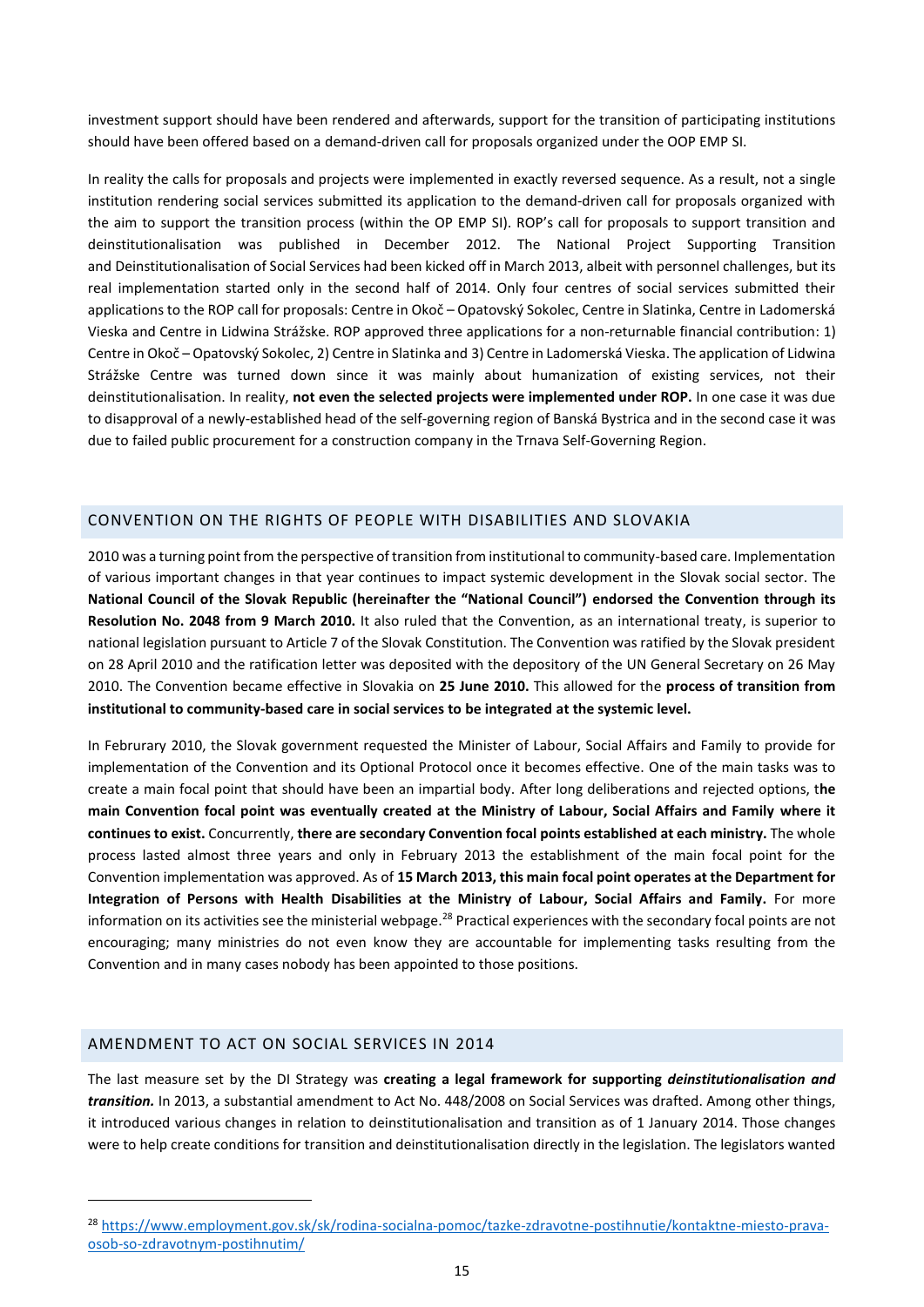to emphasize that transition and deinstitutionalisation should be a long-term process that would result in changing the quality of life of persons with health disabilities. Various provisions of the law were amended.

- The amendment introduced a detailed definition of individual planning focused on comprehensive **support of self-sufficiency and an independent living** of the beneficiaries of social services in the community. A new position of a **key staff in individual planning** was created within the system. His/her role is to guide and support the beneficiaries of social services.
- The law defined two new types of social services with crucial importance for enhancement and support of community-based services: **early intervention service for children with health disability and support of an independent living.** Those are primarily field and ambulatory services. Their goal is to offer alternative support to people with health disabilities in the community environment.
- **Importantly, eligibility criteria for provision of selected social services were changed and various limitations in registering institutional social services were introduced.** Entities offering supported housing could accept clients over 16 years while the maximum capacity of one flat was set at six persons. There may be at most two flats in one building with supported housing.
- The capped capacity was introduced for registering centres for elderly, centres of social services and specialized entities. **The Ministry of Labour, Social Affairs and the Family had originally planned to set the cap at 22 clients per centre but the revision of the amendment in the National Council increased the cap to 40 residents.** Another change included: a ban on **registering new centres of social services with residential, round-the-clock care, a ban on admitting residents below 18 years into residential care along with citizens at retirement age.**
- **Probably the most principal change was specification of Annex No. 2 – Quality of Social Services –** so-called **Quality Standards for Social Services** that are based directly on the UN Convention on the Rights of People with Health Disabilities. The core idea behind this is that when taking into consideration the human rights perspective, quality social care cannot be rendered in establishments with an institutional set up. **Quality standards for Social Services entered into force as of 1 January 2014 and the Ministry should start evaluating them as of 30 September 2019.**
- $\bullet$

## <span id="page-15-0"></span>NATIONAL PRIORITIES FOR DEVELOPING SOCIAL SERVICES 2015 – 2020

New **National Priorities for the Development of Social Services in 2015-2020 were adopted in December 2014.** 29 Contrary to the National Priorities from 2009, these priorities **clearly support transition and deinstitutionalisation of social services**. Though the national priorities should primarily serve as baseline for concept papers and community plans at the regional level, the Ministry set forth various tasks that it plans to and must deal with under its jurisdiction. Since the social services must be fundamentally changed, the Ministry presented a **need to prepare a long-term Strategic Framework for Developing Social Services until 2030.** However, its preparation has not been officially announced and it is quite questionable if it is going to materialize but the will to introduce changes and acknowledgement of their need exists at least at a formal level. The analytical part of the document states there are more than 30,000 people with health disabilities placed in the institutions of social care. The number of clients in residential centres of social services has recently been increasing (with more than 89.4% of all beneficiaries); weekly care was rendered to 1.5% of beneficiaries and day care to 6.4% of beneficiaries. Just like in the case of centres for senior citizens, the capacity in centres of social services has long outnumbered the number of clients receiving the services – by approximately 5 to 6%.

#### <span id="page-15-1"></span>NGO ACTIVITIES

1

The SOCIA Foundation, together with the Slovak Union of Supported Employment and CEDA STU informally continue to support the centres of social services in their transition and deinstitutionalisation after the termination of the RPSP

<sup>29</sup> <https://www.employment.gov.sk/files/slovensky/rodina-socialna-pomoc/socialne-sluzby/nprss-2015-2020.pdf>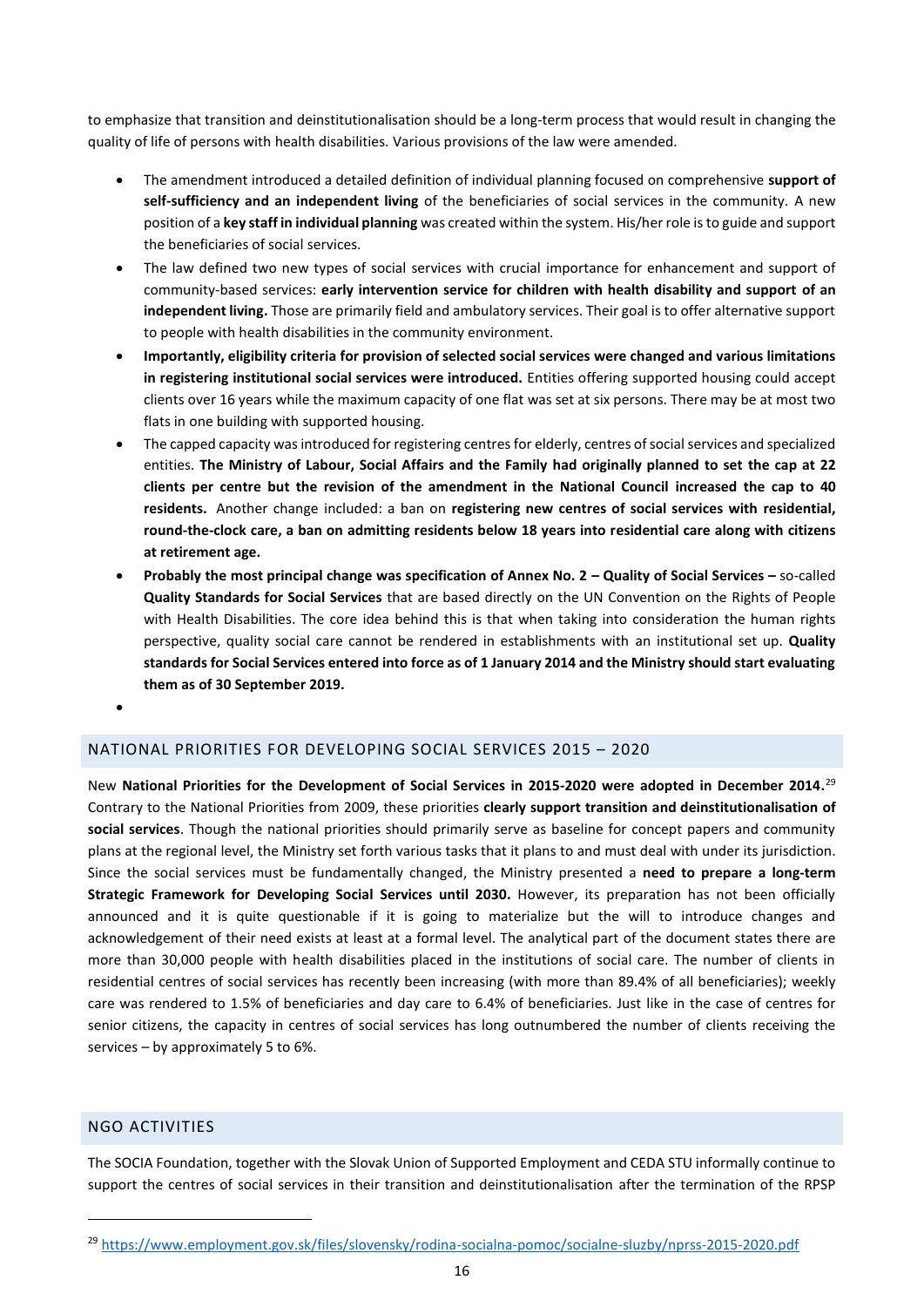project. They also continue to support transition and deinstitutionalisation at the systemic level through the national project.

Examples of other activities include: **M.E.S.A. 10 project – Supporting Integration of Institutionalized Clients into Local Communities:** a project that analysed and examined the impact of transition and deinstitutionalisation in the region of Banská Bystrica<sup>30</sup>; INESS activity - **monitoring of withdrawing of structural funds in the social sector** and its outputs (see the previous sections). As a part of this exercise, INESS also prepared two interesting publications: **Monitoring of Withdrawing Structural Funds in the Social Area 2007-2011** (**Monitoring čerpania štrukturálnych fondov v sociálnej oblasti v období 2007-2011) <sup>31</sup> and Courage to Provide New Social Services (Odvaha na nové služby).** 32

With all these activities and underperforming transition and deinstitutionalisation, long-term experts and organisations established an **independent Platform for Community-based Services (***Z Domova domov).* It was established with the aim to offer assistance to all who support the concept of community-based services in Slovakia, want to promote and support it. From its very beginning, the Platform has been very active in supporting transition from institutional to community-based care.

<sup>30</sup> For more information on M.E.S.A. 10 project see: [http://mesa10.org/projects/support-for-integration-of](http://mesa10.org/projects/support-for-integration-of-institutionalized-clients-into-local-communities/)[institutionalized-clients-into-local-communities/.](http://mesa10.org/projects/support-for-integration-of-institutionalized-clients-into-local-communities/)

<sup>31</sup> http://www.iness.sk/stranka/8058-Monitoring-cerpania-strukturalnych-fondov.html

<sup>32</sup> <http://www.iness.sk/stranka/8494-Odvaha-na-nove-sluzby.html>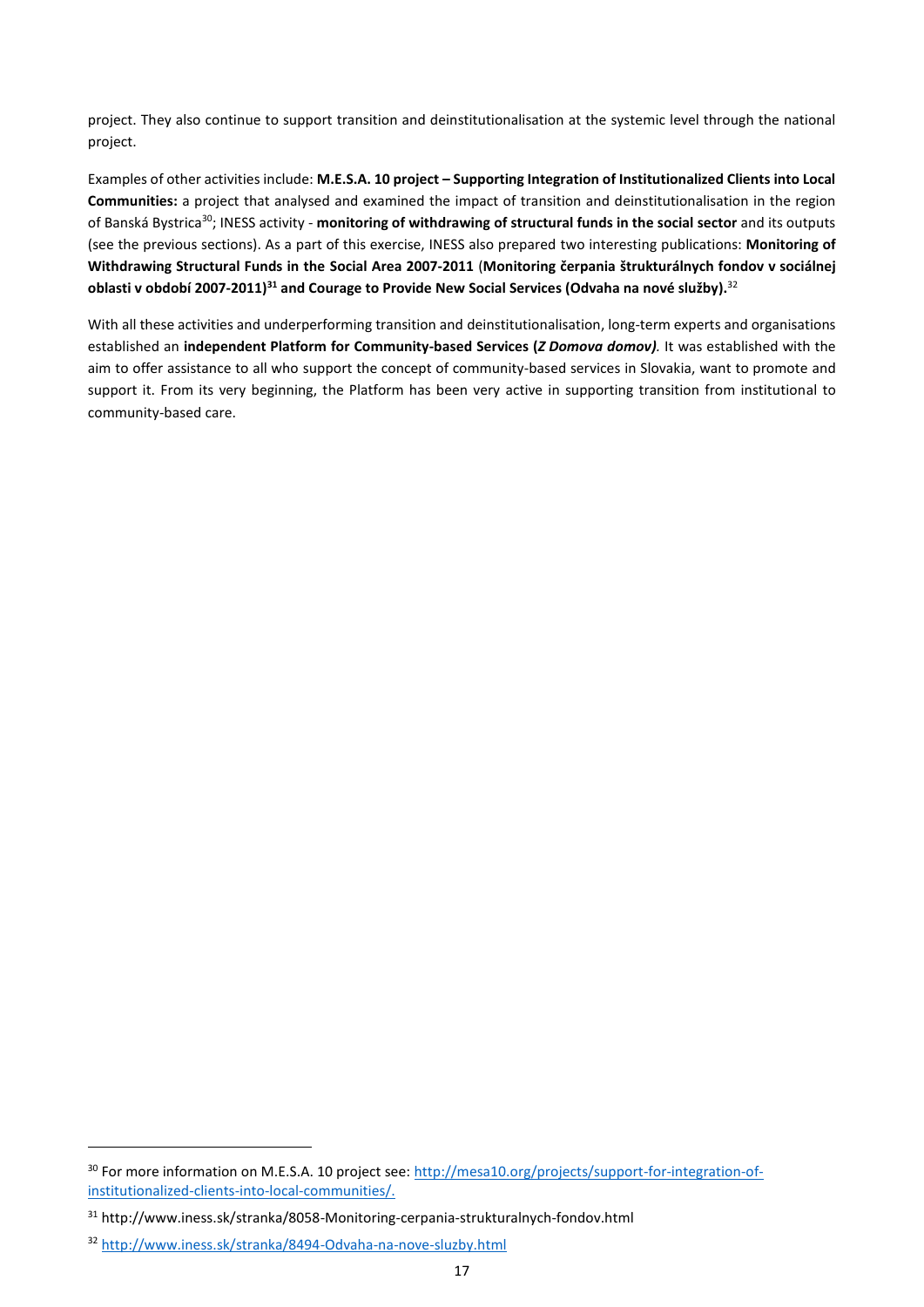## <span id="page-17-0"></span>PREPARING PROGRAMME PERIOD 2014 – 2020, LESSONS TO BE LEARNED

The report of Commissioner Špidla, supported by the ratification of the Convention by the European Union and failed synergy between operational programmes for the benefit of the DI process in Slovakia created good grounds for designing a new **Programming Period – Guidance for Withdrawals and Recoveries of Structural Funds between 2014 and 2020.** Supporting transition from institutional to community-based care has become a clear and integral part of this programming period and is also defined as a **specific goal** supported by the European Union. The first draft of the Partnership Agreement, the basic document for withdrawing structural funds in 2014 – 2020 concludes: "Changing contemporary, mostly hierarchically-organized provision of services to horizontally-integrated services, enhancement of an output-oriented culture in the public administration and deinstitutionalisation of public administration services in favour of community-based services is a response to current challenges."<sup>33</sup>

This principle of supporting transition and deinstitutionalisation remained also in the final version of the Partnership Agreement for 2014 – 2020 that justifies this kind of support within Thematic Objective No. 9 – The Fight Against Poverty, Social Exclusion and Discrimination as follows: "With the view to decrease the level of social exclusion of beneficiaries of social services or those that are in foster care, the deinstitutionalisation must gradually progress. The final outcome of this process should be provision of community-based social services and foster care that will allow for a higher level of independence and respect of the human rights of persons receiving social services and foster care compared to institutional care." <sup>34</sup> Implementation of DI Strategy has thus become ex-ante conditionality for withdrawing structural funds between 2014 and 2020.

Already then the analytical documents of the Central Coordinating Body pointed that: "The aim of both the European Union and Slovakia was to support deinstitutionalisation, i. e. transition from big centres of social services to communitybased facilities with a smaller number of clients or preference of a family environment. The process, however, is very slow and the community-based services are still underdeveloped in Slovakia." <sup>35</sup> **The Partnership Agreement also defined the need of synergies and an integrated approach to deinstitutionalisation**, indicating the need for creating working groups between operating programmes – Integrated Operational Programme and Operational Programme Human Resources. Both programmes include the transition from institutional to community-based care became a specific objective with clear conditions and criteria.

## <span id="page-17-1"></span>OPERATIONAL PROGRAMME HUMAN RESOURCES 2014 – 2020

**Deinstitutionalisation became an independent, specific objective in the Operational Programme Human Resources No. 4.2.1 Transfer from Institutional to Community-based Care.** Being aware of the challenges with transition and deinstitutionalisation within the Regional Operational Programme and OP EMP and SI and missing synergies, the Ministry had suggested in 2014 to **divide the support to transition and deinstitutionalisation within the new Operational Programme Human Resources to two stages. In the first stage, the priority was to support the transition teams** in various facilities rendering social services and drafting of needed transition plans. Once the facilities had their plans ready (approved by the establishing agency and the Ministry of Labour, Social Affairs and Family) they could apply for investment support within the Integrated Regional Operational Programme. Selected facilities with contracted

<sup>34</sup> Partnership Agreement with Slovakia for 2014 – 2020.

 $33$  1st Draft Partnership Agreement with Slovakia for 2014 – 2020. [http://www.nsrr.sk/download.php?FNAME=1376654441.upl&ANAME=1+\\_navrh\\_PD\\_SR\\_2014-2020\\_11+7+2013.pdf](http://www.nsrr.sk/download.php?FNAME=1376654441.upl&ANAME=1+_navrh_PD_SR_2014-2020_11+7+2013.pdf)

[http://www.nsrr.sk/download.php?FNAME=1402992629.upl&ANAME=Partnersk%C3%A1+dohoda+SR+na+roky+2014](http://www.nsrr.sk/download.php?FNAME=1402992629.upl&ANAME=Partnersk%C3%A1+dohoda+SR+na+roky+2014-2020.docx) [-2020.docx](http://www.nsrr.sk/download.php?FNAME=1402992629.upl&ANAME=Partnersk%C3%A1+dohoda+SR+na+roky+2014-2020.docx)

<sup>&</sup>lt;sup>35</sup> Analysis of developmental potential of the Slovak regions and their spatial disparities with a reflection on thematic concentration of ESIF in the Partnership Agreement with Slovakia for 2014 -2020.

[http://www.partnerskadohoda.gov.sk/data/files/109\\_analyza-rozvojoveho-potencialu-regionov-sr-a-ich-uzemnych](http://www.partnerskadohoda.gov.sk/data/files/109_analyza-rozvojoveho-potencialu-regionov-sr-a-ich-uzemnych-rozdielov-s-priemetom-na-tematicku-koncentraciu-esif-v-partnerskej-dohode-sr-na-roky-2014-%E2%80%93-2020-aktualizacia%E2%80%9C.pdf)[rozdielov-s-priemetom-na-tematicku-koncentraciu-esif-v-partnerskej-dohode-sr-na-roky-2014-%E2%80%93-2020](http://www.partnerskadohoda.gov.sk/data/files/109_analyza-rozvojoveho-potencialu-regionov-sr-a-ich-uzemnych-rozdielov-s-priemetom-na-tematicku-koncentraciu-esif-v-partnerskej-dohode-sr-na-roky-2014-%E2%80%93-2020-aktualizacia%E2%80%9C.pdf) [aktualizacia%E2%80%9C.pdf](http://www.partnerskadohoda.gov.sk/data/files/109_analyza-rozvojoveho-potencialu-regionov-sr-a-ich-uzemnych-rozdielov-s-priemetom-na-tematicku-koncentraciu-esif-v-partnerskej-dohode-sr-na-roky-2014-%E2%80%93-2020-aktualizacia%E2%80%9C.pdf)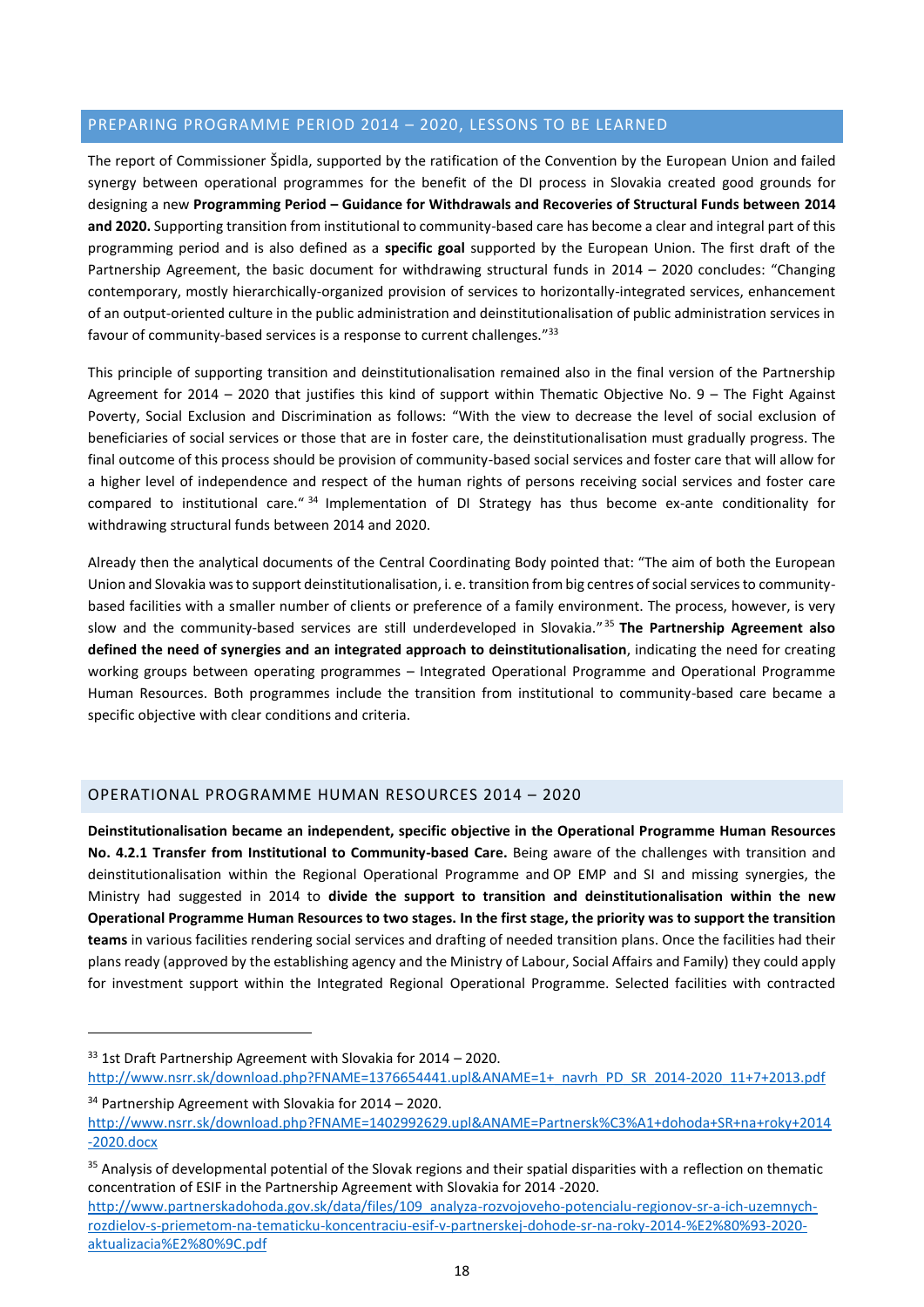investment support from this Operational Programme would then enter into **the second stage of supporting** transition and deinstitutionalisation within the Operational Programme Human Resources. In this stage only those facilities **supported through IROP were eligible.** The activities would focus on preparing the beneficiaries of social services and employees in the centres receiving support to transition and deinstitutionalisation.

Already in March 2015, preparations started for the first stage of a new national project supporting deinstitutionalisation in the system of social services. Since the pilot national project to support deinstitutionalisation showed that subcontracting to natural persons as project experts resulted in a heavy administrative burden in implementation, a decision was made to implement it **in partnership.** Such an approach was in line with recommendations from the European Union for implementing partner projects with civil society organisations.

#### <span id="page-18-0"></span>INTEGRATED REGIONAL OPERATIONAL PROGRAMME 2014 – 2020

The **Integrated Regional Operational Programme** defines transition from institutional to community-based care under a **specific objective 2.1.1.:** TO FACILITATE THE TRANSITION OF INSTITUTIONALLY-PROVIDED SOCIAL SERVICES, SOCIO-LEGAL PROTECTION OF CHILDREN AND SOCIAL GUARDIANSHIP TO COMMUNITY-BASED SERVICES AND TO SUPPORT THE DEVELOPMENT OF COMMUNITY-BASED CHILD CARE SERVICES FOR CHILDREN LESS THAN THREE YEARS.

This objective was supported with an allocation of €**200 million**. IROP supported its decision to allocate such an amount to this objective as follows: "Last but not least to provide for continuous transition of social services, social and legal protection of children and social guardianship from institutional to community-based care. The experience of the 2007- 2013 programming period shows those activities are costly, hence the amount of available allocation." <sup>36</sup> **The actual project support within the IROP has been influenced by the so-called Regional Investment Area Strategies, designed by the self-governing regions.** For a long time, IROP did not have a methodology for designing such investment strategies and the self-governing regions did not sufficiently involve non-profit service providers or smaller municipalities, reacting only in a very limited way to the need for systemic change in transition and deinstitutionalisation. The **quality of these documents remains as a matter of concern,** hence it is a huge risk to implement IROP in the area of social services and foster care under their framework. Later on, a decision was made to **cut the allocation for deinstitutionalisation to €70 million and about €70 million to support new community-based services** based on an analysis produced in the framework of these documents. Unfortunately, the validity of this analysis was questionable. Considering the costs related with the transition and deinstitutionalisation, it is quite a risky situation.

## <span id="page-18-1"></span>COORDINATION WORKING GROUP FOR OP HR AND IROP FOR DEINSTITUTIONALISATION.

In a follow up to the previous programming period 2007-2013 and in the efforts to provide for more effective coordination of activities between IROP and OPHR, the **Partnership Agreement expects the cooperation to be formalized at the level of a multi-sectoral coordination working group for deinstitutionalisation.** Its members include representatives of the Managing Authorities from both programmes (general directors), representatives of respective sections at the Ministry of Labour, Social Affairs and Family (general director) and representatives of regional selfgovernments, local self-governments and civil society.

Even though this working group was created in 2014, so far it has had only three meetings (one in fall 2016, one in 2017 and one in February 2018). The last meeting focused on the delayed process of transition and deinstitutionalisation in both operating programmes. In spite of these meetings, the much needed effective synergies have not been achieved.

<sup>36</sup> Integrated Regional Operational Programme.<http://www.partnerskadohoda.gov.sk/data/att/330.pdf>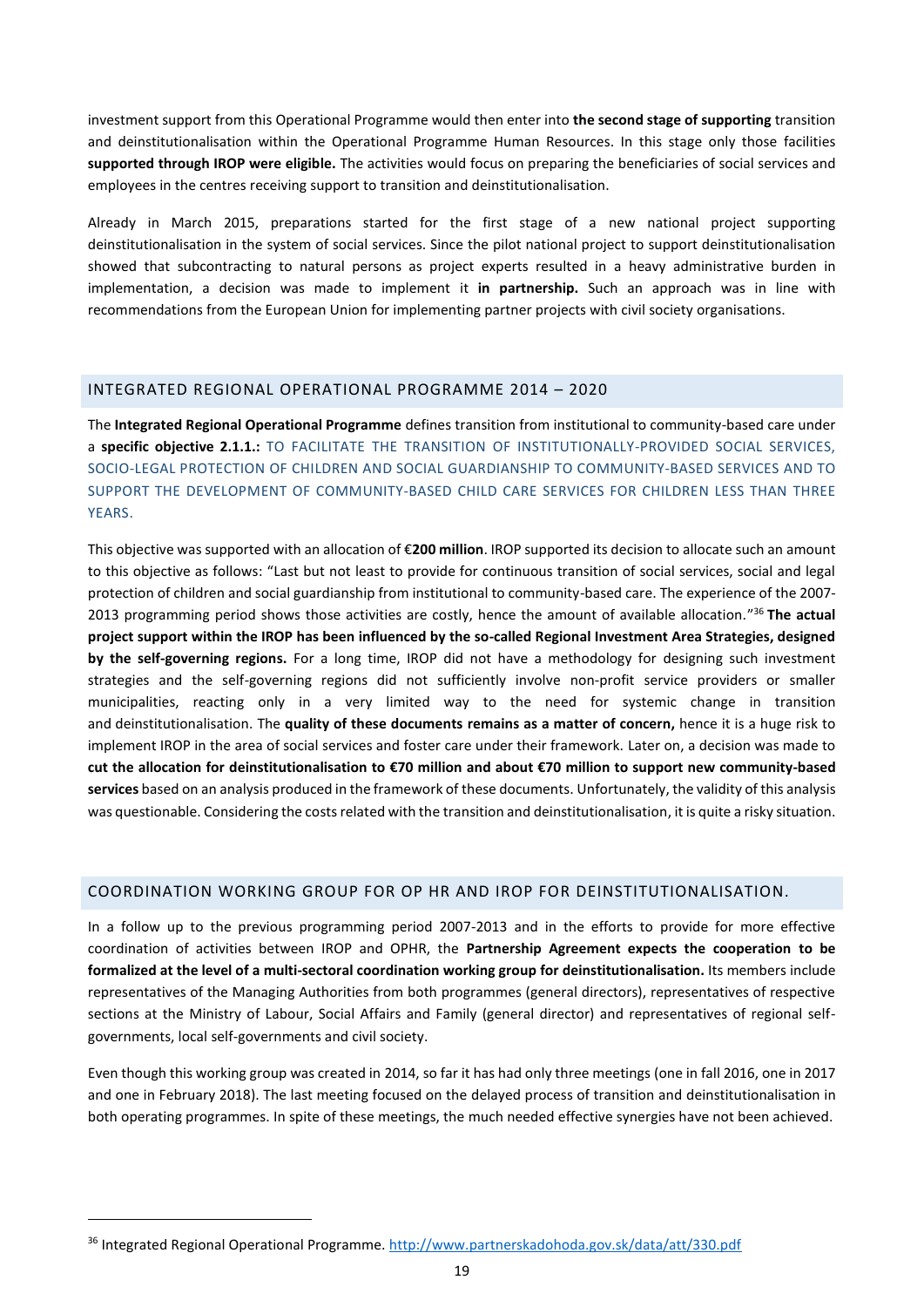## <span id="page-19-0"></span>SOCIAL SERVICES AND DEINSTITUTIONALISATION FROM 2016

**Even with all the declared full support to DI, including support in the Programme Manifesto from 2016, the transition and deinstitutionalisation is not close to making any progress even now, in the beginning of 2018.** The following facts will assist in a better understanding of the full picture.

#### <span id="page-19-1"></span>OP HR – NATIONAL DI PLAN – SUPPORTING TRANSITION TEAMS

Already in June 2015, the Commission at the OP HR Monitoring Committee approved a **Letter of Intent (LOI) for a National Deinstitutionalisation Project – Support of Transition Teams. The** LOI was followed by an application for nonrefundable project support.

#### CHALLENGE NO. 1: PARTNERSHIP WITHIN NATIONAL PROJECT:

Preparatory works on this project started in summer 2015. The challenge was that the Main Project Partner was to be the Implementing Agency (hereinafter the "IA") of the Ministry of Labour, Social Affairs and Family with no experience in implementing partnership projects. Originally, this project was supposed to smoothly follow up on the project supporting deinstitutionalisation. The Ministry was interested in implementing the project in partnership with experts in deinstitutionalisation, inter alia, due to the fact that all its experts in deinstitutionalisation had left at the beginning of 2015.

The IA prepared a public tender for partnering with the National DI Plan – Supporting Transition Teams (hereinafter the "NP DI PTT"). The eligibility criteria were similar to those in 2011: partners were to assist in drafting and implementing the process of transition and deinstitutionalisation. There was no project requirement for the partner(s) to co-fund the activities, which later on complicated the whole project launch. **The following organizations were selected: 1. Social Work Advisory Board that was to offer support in social services; 2. Slovak Union of Supported Employment that should support mobilisation and employability; and 3. Research and Training Centre of Design for All** (**Výskumné a školiace centrum bezbariérového navrhovania - CEDA STU) to support universal design.**

At the end of the year they were notified about being selected and they started to draft (pro bono) a new national project in cooperation with the ministry and its Implementing Agency. **The substantive part of the project was already prepared at the end of February 2016.** In the months to come the preparatory works were slowed down, first due to parliamentary elections, then project budget preparation and specific requirements of the Implementing Agency in this area. The project was presented to the public at the beginning of summer. The reviewing agencies recommended a swift project kick off and implementation. **At that time it already was delayed six months,** with all the new centres and those that had been involved in the previous project waiting for its start. IROP calls for proposals were linked to the project kick off as well.

The next months showed that the system for selecting NP partners was problematic, especially when it came to reviewing state aid. If the partners had been selected through public procurement (and not only through a tender that did not meet the public procurement requirements), some of the issues related with state aid or co-funding would not have needed to be dealt with (both issues were discussed for almost two years).

#### CHALLENGE NO. 2: PROJECT CO-FUNDING

In summer 2016, selected organization started to negotiate with the Ministry of Labour Social Affairs and the Family about the Partnership Agreement for the project implementation. At that moment, the **European Social Fund at the Ministry announced the partner organizations were to co-fund the project implementation even** in spite of the fact that they were not direct beneficiaries of non-returnable financial aid from the ESF and they did not have any sort of agreement with the Ministry of Labour, as the Managing Authority of the Operational Programme. Likewise, in none of the prior stages had it been announced that there would be a requirement to co-fund the project. The requirement of co-funding did not apply to the Implementing Agency.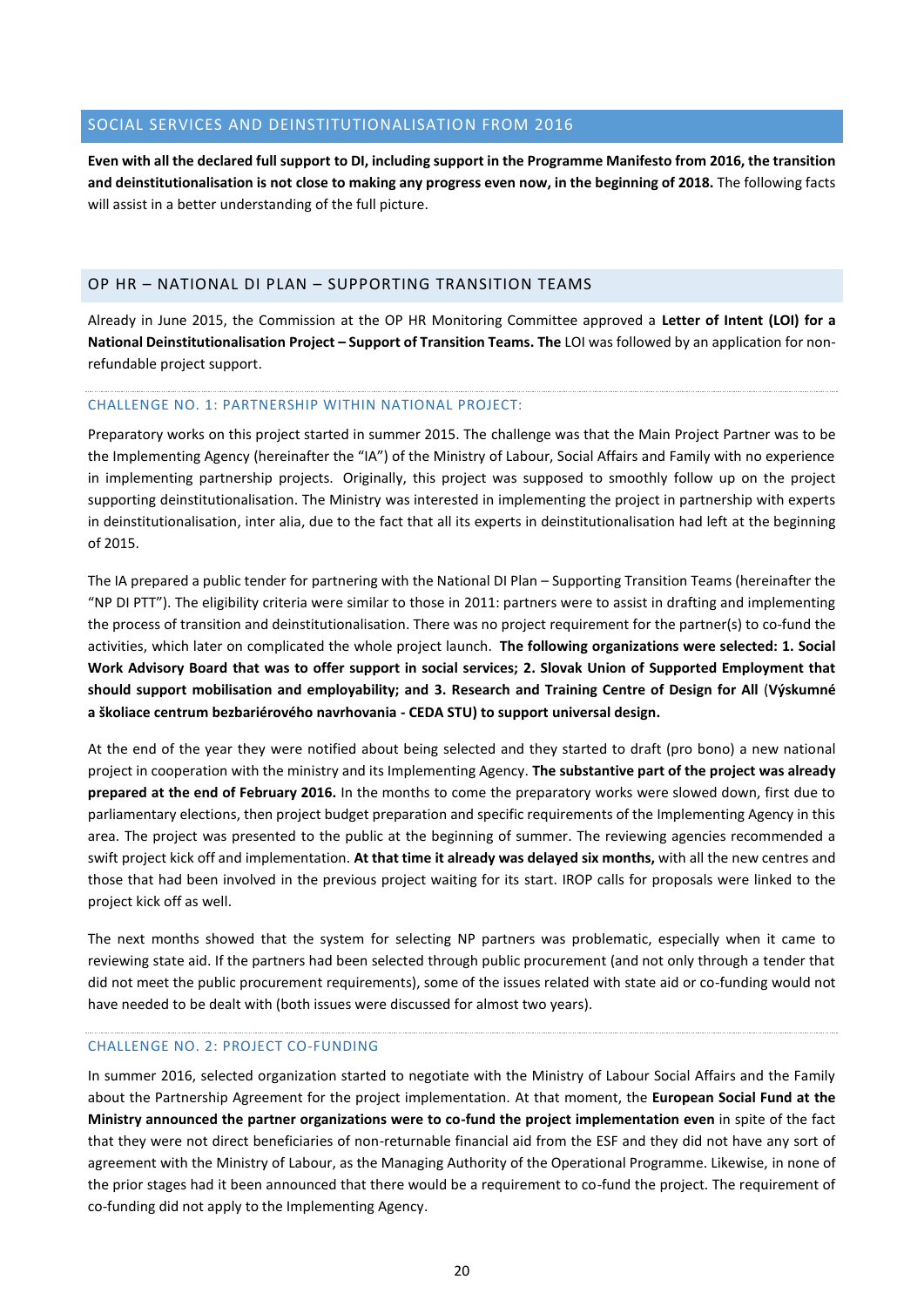This resulted in an absurd situation: on one hand, the Ministry of Labour and its Implementing Agency were not able to provide for effective and quality implementation of the transition and deinstitutionalisation – which had become a state policy – while on the other hand they required the organisations they had selected to co-fund the project even though they had not set this requirement at the beginning of the process. The Ministry and the Agency should have, in the first place, materialized commitments of the Slovak Republic and those of the Ministry.

The Minister of Labour, Social Affairs and Family was notified about this situation in a letter addressed to him by the selected partners and almost 20 other non-governmental organizations joining persons with health disability and social service providers at the beginning of September 2016. This letter was also sent to the attention of the European Commission, the Office of the Vice-Prime Minister for Investments and IT and the Ministry of Agriculture and Rural Development. The Ministry of Labour, Social Affairs and Family reacted to it in the second half of October 2016. In its reaction, it offered general information, confirmed the requirement of co-funding and announced the expected start of implementation for the last quarter of 2016.<sup>37</sup> The Ministry of Labour started to negotiate with the Ministry of Finance for an exception from the co-funding requirement to be made for the projects of transition and deinstitutionalisation. For a couple of months, the representatives of the Ministry of Labour declared the exception to the National DI Plan would be made and the project would start at the latest by the end of 2016. In December 2016, the Expert Committee for Deinstitutionalisation agreed on making an exemption within the national scheme to all deinstitutionalisation projects.<sup>38</sup> Both the Minister of Labour and the Deputy Minister presented this information in public meetings and alike they provided an answer to the letter of the organisations representing people with health disability.

On 19 December 2016 the Platform for Community-based Services named *Z Domova domov* organized a roundtable on the progress/regress of deinstitutionalisation in Slovakia. The representatives of the Ministry of Labour informed that the NP DI PTT was ready for kick off. Unofficial, contradictory statement followed: the National DI Plan in Slovakia, where the representatives of the Ministry informed that the exemption from co-funding for selected NP DI PTT partners was **turned down by the Ministry of Finance** and was awarded only to so-called social partners from the tripartite in other projects.

Non-governmental organizations representing persons with health disabilities immediately reacted.. On 20 January 2017 they sent a letter to the Minister of Labour, Social Affairs and the Family where they pointed again to "the situation in the implementation of transition and deinstitutionalisation of the social services in Slovakia."<sup>39</sup> This letter was signed by 26 organizations and service providers along with university teachers and the Slovak Chamber of Social Workers and Assistants to Social Workers. The letter was also sent to the attention of the Slovak president, relevant ministries and the European Commission. Representatives of the non-governmental organisations met with the Office of the President, Public Defender of Human Rights in the Office of the Plenipotentiary for Civil Society and the Commissioner for Persons with Health Disabilities.

However, the Labour Ministry did not answer and no major changes and activities were carried out until March 2017. Then, on 10 March 2017, the deputy minister met with the partners where they were informed about on-going communication between the Ministry of Labour, Social Affairs and the Family and the Ministry of Finance about the exemption from the co-funding requirement and that the issue will be resolved shortly. At the end of April 2017, the partners approached the deputy minister, requesting an update. However, their request remained unanswered. Then, the partners together with other organizations representing persons with health disabilities (40 organisations and university teachers together with a co-chair of a European Expert Group for DI) addressed an open letter to the Slovak prime minister dated 26 May 2016, requesting an urgent solution. The letter was also covered by several media; however, the prime minister did not react to it at all. On 1 July 2017, the Minister of Labour, Social Affairs and Family in

<sup>&</sup>lt;sup>37</sup> Letter of the Minister of Labour, Social Affairs and the Family, Ján Richter from 19 October 2016. File No.: 17229/2016-M\_OSS.

<sup>&</sup>lt;sup>38</sup> Minutes for the meeting of the Expert Committee for Deinstitutionalisation of the System of Social Services and Foster Care in Bratislava from 15 December 2015 at 10:00 a.m. OSS MPSVR SR.

<sup>&</sup>lt;sup>39</sup> Letter of the organizations representing persons with health disabilities dated 20 January 2017.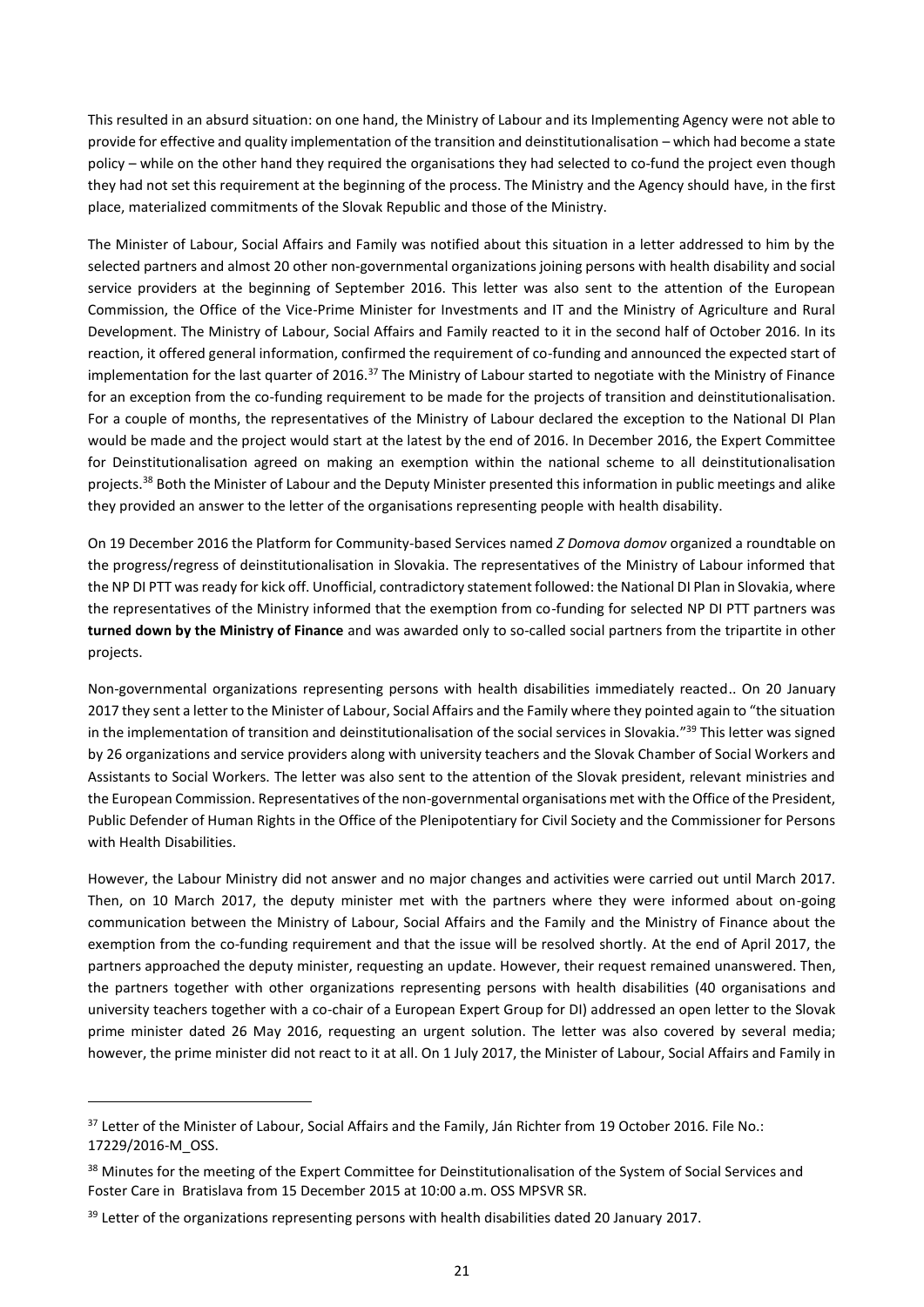response stated: "Preparation of the National Project under the Operational Programme Human Resources, Priority Axes 4 Social Inclusion was a standard process, with participation of representative organisations. **There was no requirement for co-funding from the partners.** But since the 0% requirement on co-funding was challenged, the approval process was suspended. Those shifts resulted from the amendments to the Guidance on the European Structural and Investment Funds for the Programming Period 2014 – 2020 – version 1.1 certified by the Ministry of Finance of the Slovak Republic. "This version of the Strategy expected the non-profit organizations to co-finance the National Project at the level of 5% which, in case of non- profit organizations working in the field of social and family services, is if not impossible, than at least very challenging."<sup>40</sup> In its conclusion and also in its press releases the Ministry stated that the solution – settling required co-funding from the state budget – had been already discussed. However, the **memorandum on co-funding with the partners was not signed even in February 2018;** nor was its final version submitted to them at the time of drafting the final version of this text.

First, it is important to shed some light on the sequence and justification of adjustments to the Guidance on the European Structural and Investment Funds for the Programming Period listed in the explanation of the delayed implementation of NP DI in foster care<sup>41</sup>: "The principle of 0% co-funding by the partners was challenged pursuant to the revised version of the Guidance. As a consequence, the approval process was suspended. **The amendments came into effect as of 15 December 2016 and were not subject to sectoral revision (Strategy version 1.0 was approved by the government resolution No. 658** on the European Structural and Investment Funds for the Programming Period 2014 – 2020; version 1.1 **/13 November 2013; the Slovak government authorized the Minister of Finance to approve, upon prior consent of the Vice-Prime minister for Investments and in case of the European Agricultural Fund for Rural Development also upon negotiations with the Minister of Agriculture and Rural Development, possible revisions and amendments to the Guidance in line with the approved EU legislation and needs of the project implementation, operations and ESIF programmes)**." This clearly indicates that the two sectors accountable for withdrawing the funds and substantive issues had not cooperated sufficiently and effectively and the sectors did not have the opportunity to review the documents during the multi-sectoral review process.

These events got the NP DI PTT moving again and the Ministry started to revise the project budget and draft memorandum on co-funding almost with a year delay. In March 2018, two and half years from the start of the preparation of the NP DI PTT the call for proposals was to be announced by the NP DI PTT. However, the issue of cofunding remains unresolved (processes and provisions in the memorandum) and the Partnership Agreement between IA and the partners has not been signed yet. The NP DI PTT may be launched only once these questions are resolved.

#### PROBLEM NO.3: STATE AID

1

At the end of August 2017, the IA started to deal with the issue of state aid in connection with the NP DI PTT. Within the project, the Managing Authority identified *education* as *state aid.* Unclear rules for state aid and social services resulted in yet another delay in launch of the NP DI PTT project. This problem was only identified shortly before expected project launch, which in itself may be a source of concern. Ineffective cooperation in drafting the National Plan can be a potential explanation, since the authorized representatives of the Managing Authority who were to review issues of state aid first reviewed only the concept of the National Plan and only then the final version. In some instances, it is impossible to specify aspects of state aid from the concept document.

The architecture of state aid for NP DI PTT was subject of discussions until January 2018 but still, the solution is far from ideal. Only those entities involved in the project may receive the state aid, which represents multiple limitations for training participants of the NP DI PTT. Due to these restrictions only a limited number of participants from one entity

<sup>40</sup> Reaction of the Minister of Labour, Social Affairs and the Family as of 1 June 2017, File No.: 13916/2017-M\_OSS.

<sup>41</sup> Information on amendments to the National Project *Support of Deinstitutionalisation of Institutional Foster Care*  submitted to the Committee at the Monitoring Committee for the Operational Programme Human Resources. Document submitted to the Committee review on 26 June 2017; changes were approved in both draft versions of the NP DI-PTT and NP DI NS.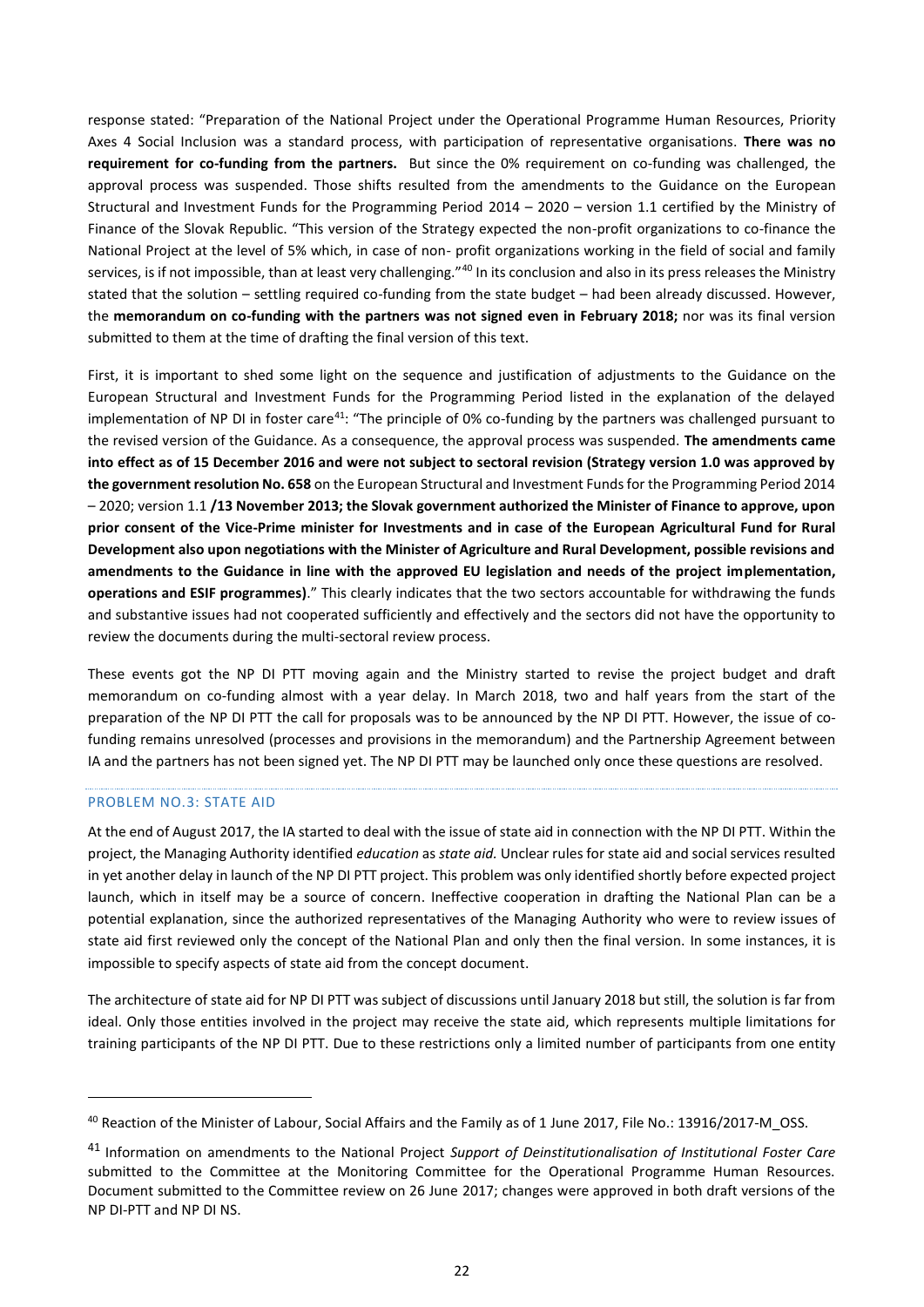may participate in the training. This set up has also severely limited the chance to involve all relevant community stakeholders.

## <span id="page-22-0"></span>IROP – INVESTMENT SUPPORT TO THE DI PROCESS

Investment support to the DI process also started to progress in 2017. However, expected links and synergies between IROP and OP HR still did not materialize; nor did the planned logical DI implementation.

The first meeting of the working group for facilitating synergies in DI between IROP and OP HR had been organized in October 2016. On the break of the years, the Ministry of Labour, Social Affairs and Family announced a call for proposals to support deinstitutionalisation and cut the original amount earmarked for DI from about €200 million to €67.5 million. At the end of May 2017, the Ministry opened the call for proposals for non-returnable financial contributionsto support transition from institutional care, social and legal protection of children and social guardianship to community-based care (i.e. deinstitutionalisation of existing entities). It is an open call for proposals reviewed in regular, three-month cycles, while the deadline of the first round was at the end of August 2017. When the call had been drafted not all substantive comments and suggestions of the experts and representatives of the Ministry of Labour were accepted. As a result, the call for proposals had been already updated four times within three quarters of a year.<sup>42</sup> Various eligibility criteria and a heavy administrative burden for the providers resulted in a lower turnout than expected (also due to the absence of NP DI PTT). An applicant must submit a valid construction permit along with the application, which substantially complicates the submission process. Thus, only nine applications in the area of social services and social and legal protection were submitted by the end of the year, and out of those only two by entities involved in the NP DI between 2013 and2015. At the same time, the Ministry was asked to comment on transition plans. That opened questions regarding implementation of the investment projects that should have been dealt with during NP DI PTT.

Delays in NP DI PTT and unclear criteria for submitting applications with the IROP have weakened support that should be offered to those entities that want to participate in DI; its implementation has been significantly hampered. Therefore, it is outstanding that those entities that had already been involved in the DI process in the previous period still continue to carry out activities either on their own or with the support of their original partners – SOCIA Foundation, CEDA STU, SUPZ and the Social Work Advisory Board and the Centre for Support of Deinstitutionalisation<sup>43</sup> that have created an informal platform.

## <span id="page-22-1"></span>IROP – INVESTMENT SUPPORT TO THE DEVELOPMENT OF COMMUNITY-BASED SERVICES

Development of community-based social services in the process of DI is a key topic that needs to be discussed and supported: both for existing ones or those newly established. The IROP call for proposals should serve that purpose rendering new and existing social services and social and legal protection of children and social guardianship at the community level under the specific objective 2.1.1.

The call should have two rounds – in the first one the applicants would only submit a letter of intent (LOI) and only later file their application for non-returnable financial support. Such architecture of the call should avoid the burden of preparing the whole application at this stage; the LOIs will be reviewed to judge if they comply with the IROP goals and objectives. It has been almost a year since the preparation of this call for proposals has started: analysis based on multiple criteria is no longer required since the Monitoring Committee concluded there was lack of relevant data on the need of services in Slovakia. This call for proposals was discussed by the Coordinating Working group for DI, thus synergies with NP DI are expected. The call should be announced in the upcoming months.

<sup>42</sup> <http://www.mpsr.sk/index.php?navID=1124&navID2=1124&sID=67&id=11593>

<sup>43</sup> [http://deinstitucionalizacia.sk](http://deinstitucionalizacia.sk/)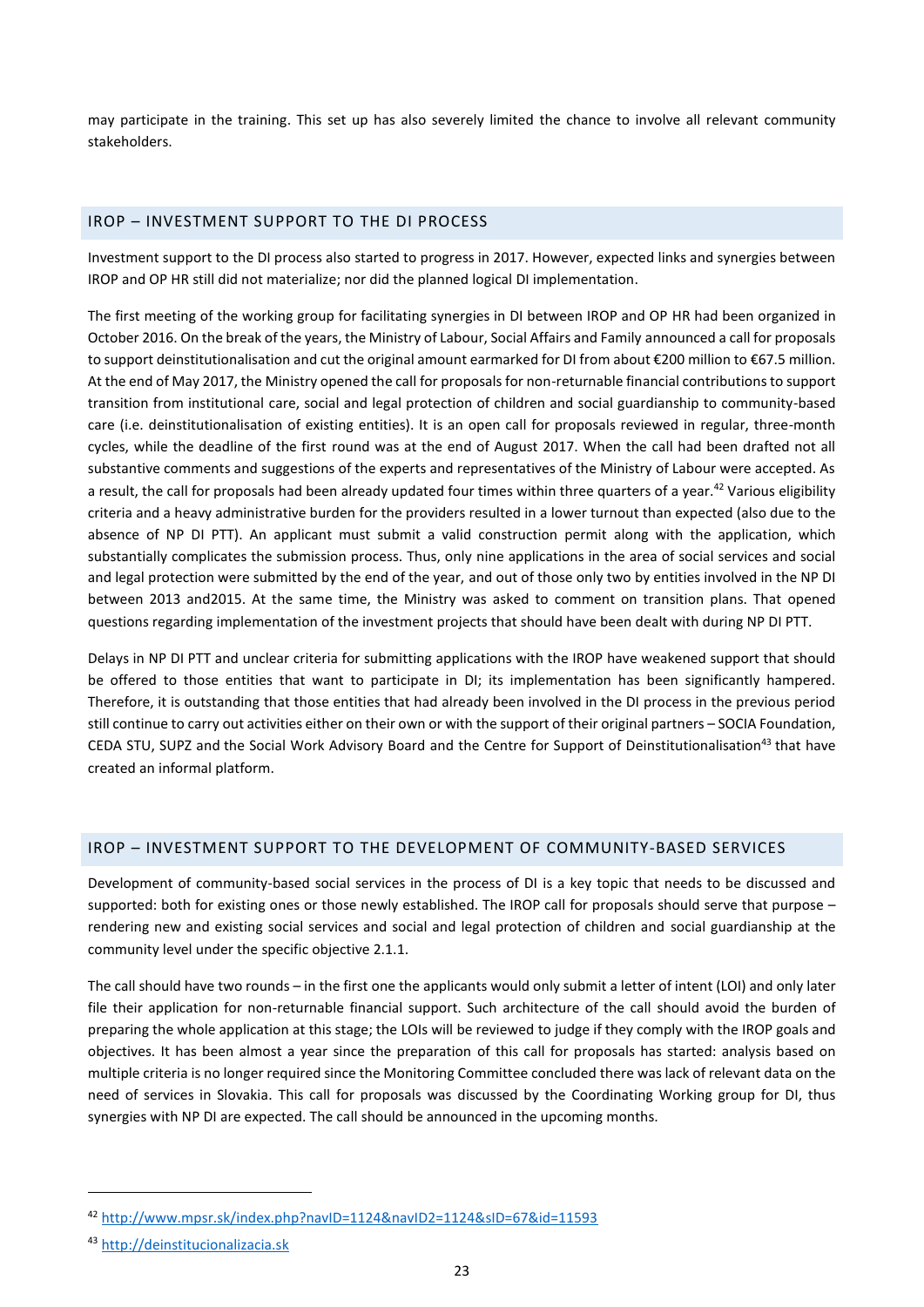#### <span id="page-23-0"></span>INTERNATIONAL REACTION TO THE PROCESS OF DI IN SLOVAKIA

For the past two years, especially in 2016, Slovakia received several warnings and recommendations on how deinstitutionalisation is (not) progressing. In April 2016, the **UN Committee on the Rights of Persons with Health Disabilities** made a clear statement in its final recommendations that Slovakia needed to set a clear timeframe for the DI process and the funds geared towards supporting community-based services must combine the European Structural Funds topped up by national resources.<sup>44</sup> In May 2016, the meeting of the **Committee for the Rights of Children** with the Slovak government representatives checked on the commitments of Slovakia within the UN Convention on the Rights of the Child. This committee also noted the need to prioritize family and community-based care and for full commitment to carry out deinstitutionalisation with a view that children with health disability should not continue living in segregated institutional services. <sup>45</sup> Similar statements were made in October 2016 by the **UN Commission on Human Rights and the Council of the Europe Commissioner for Human Rights** and in the fall of 2016 also by the **Permanent Committee for Petitions of the European Parliament (PETI Committee).** Based on a petition sent by various international NGOs pointing out that EU structural funds were being used to support institutionalisation of persons with health disabilities, the PETI Committee embarked on a fact-finding mission to Slovakia. International experts prepared a report for the committee members titled: *European structural and investment funds and people with disabilities: Focus on the situation in Slovakia. In-depth analysis for the PETI Committee.*<sup>46</sup> This report describes in detail the current situation in transformation and deinstitutionalisation in Slovakia.

## <span id="page-23-1"></span>AMENDMENT TO ACT ON SOCIAL SERVICES 2018

**.** 

The amendment to the Act on Social Services from January 2018 seems to be quite problematic. It has brought about many significant changes in funding of social services that have actually led to strengthened support of institutional services against the community-based and ambulatory services. That is indeed a step away from legislative support to the DI process. It will be seen in 2018 how much this change in funding will impact the development and sustainability of community-based services, mainly ambulatory and field services that are of crucial importance for the DI process.

<sup>44</sup> [https://www.employment.gov.sk/files/slovensky/rodina-socialna-pomoc/tazke-zdravotne-postihnutie/zaverecne](https://www.employment.gov.sk/files/slovensky/rodina-socialna-pomoc/tazke-zdravotne-postihnutie/zaverecne-odporucania-k-vychodiskovej-sprave-slovenskej-republiky.docx)[odporucania-k-vychodiskovej-sprave-slovenskej-republiky.docx](https://www.employment.gov.sk/files/slovensky/rodina-socialna-pomoc/tazke-zdravotne-postihnutie/zaverecne-odporucania-k-vychodiskovej-sprave-slovenskej-republiky.docx)

<sup>45</sup> Recommendations of the UN Committee for the Rights of Children to the State Report on Slovakia. [http://tbinternet.ohchr.org/\\_layouts/treatybodyexternal/Download.aspx?symbolno=CRC/C/SVK/CO/3-5&Lang=En](http://tbinternet.ohchr.org/_layouts/treatybodyexternal/Download.aspx?symbolno=CRC/C/SVK/CO/3-5&Lang=En)

<sup>46</sup> [http://www.europarl.europa.eu/RegData/etudes/IDAN/2016/571371/IPOL\\_IDA\(2016\)571371\\_EN.pdf](http://www.europarl.europa.eu/RegData/etudes/IDAN/2016/571371/IPOL_IDA(2016)571371_EN.pdf)